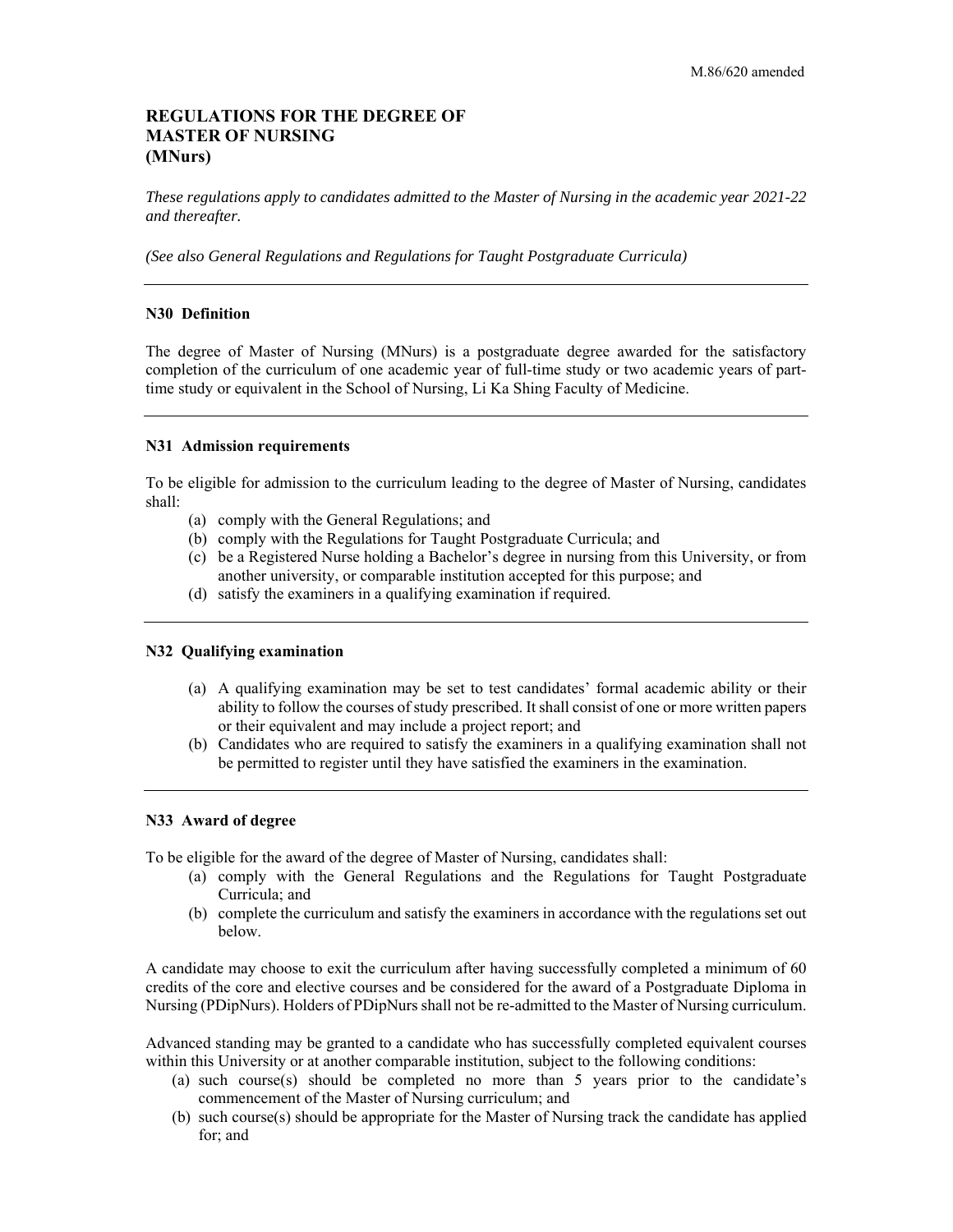- (c) advanced standing for up to 12 credits may be granted; and
- (d) all applications are considered on a case-by-case basis by the Board of Studies and shall be approved by the Board of the Faculty.

 Application for advanced standing shall normally be made prior to the candidate's admission to the curriculum. Academic transcript and relevant course syllabus should be submitted.

### **N34 Period of study**

 The curriculum shall normally extend over one academic year of full-time study or two academic years of part-time study. Candidates shall not be permitted to extend their studies beyond the maximum period of registration of two academic years of full-time studies or four academic years of part-time studies, unless otherwise permitted or required by the Board of the Faculty.

#### **N35 Completion of curriculum**

- (a) To complete the curriculum, candidates shall:
	- (i) satisfy the requirements prescribed in TPG 6 of the Regulations for Taught Postgraduate Curricula; and
	- (ii) take not less than 69 credits in the manner specified in these regulations and the syllabuses, and follow the instructions in the syllabuses prescribed for the courses and complete satisfactorily all required written, practical or clinical work;
	- (iii) satisfy the examiners in the courses by continuous assessments and/or written examinations; and
	- (iv) complete and present a satisfactory dissertation on an approved project and may be required to present for an oral examination.
- (b) Candidates who fail to fulfil the requirements within the prescribed maximum period of registration shall be recommended for discontinuation under the provision of General Regulation G12.

#### **N36 Course selection**

 Selection of study patterns shall be made in consultation with the candidate's Academic Advisor and subject to the approval of the Board of Studies.

### **N37 Assessment**

- (a) Candidates who have failed to satisfy the examiners in a course may be permitted: i) to attend a re-examination; or
	-
	- ii) to re-take the prescribed assessment(s) without having to repeat the course; or
	- iii) to repeat the course and to re-take the prescribed assessment(s)/examination(s); or
	- iv) for elective courses, to enroll in an alternative course in lieu and to take the prescribed assessment(s)/examination(s).
- the dissertation and to re-present it within a specified period of time. (b) Candidates who have failed to present a satisfactory dissertation may be permitted to revise
- (c) Candidates who are not permitted to present themselves for re-examination in any courses(s) or to re-submit a dissertation shall be recommended for discontinuation of studies under General Regulation G12, or may be required to exit the curriculum by the Faculty Board, on recommendation of the Board of Examiners, with an award of Postgraduate Diploma in accordance with N.33.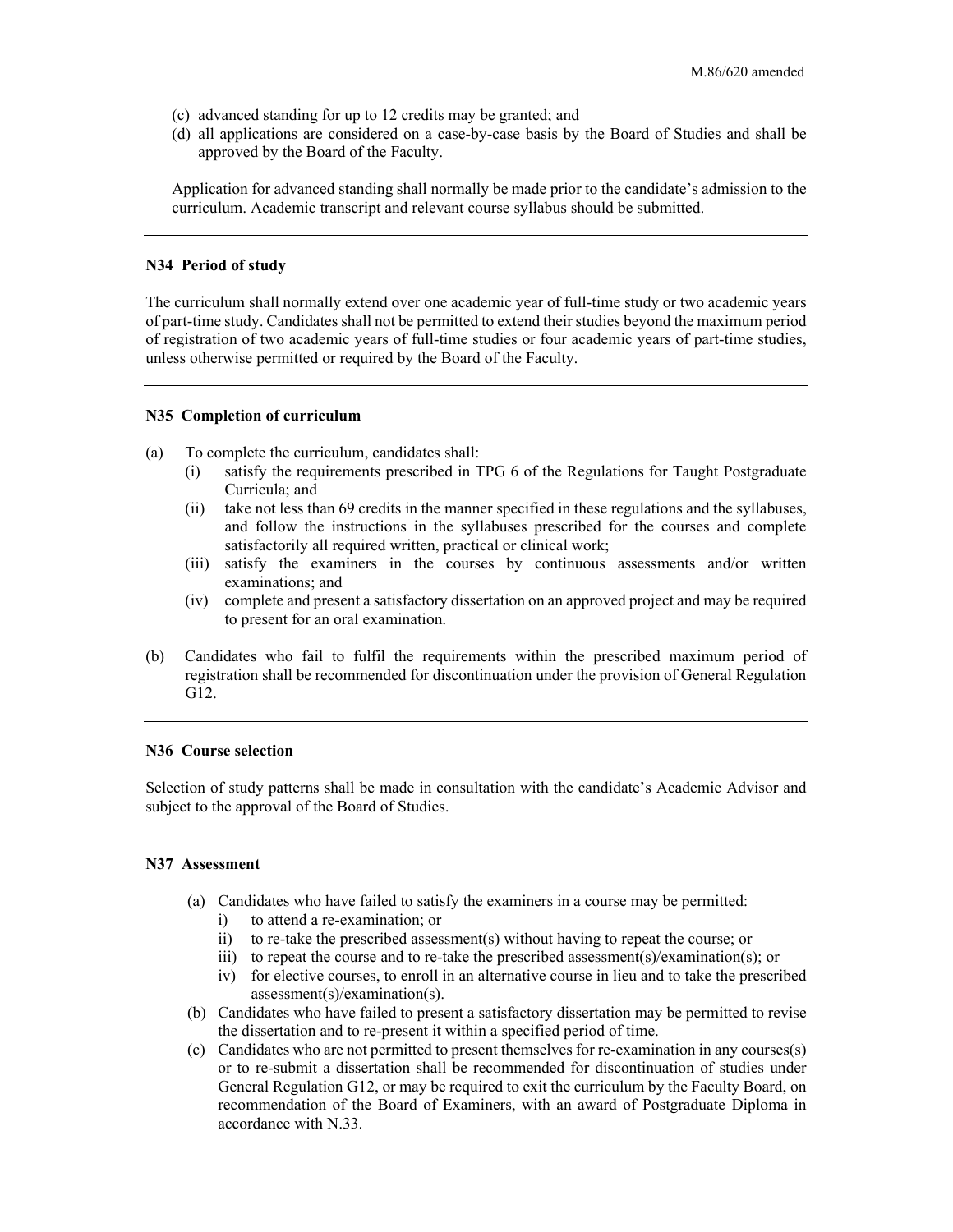#### **N38 Publication based on work approved**

 Any publication based on work approved for a higher degree should contain a reference to the effect that the work was submitted to The University of Hong Kong for the award of the degree.

### **N39 Grading system**

 (a) Individual courses (except dissertation) will be graded according to the following grade point system:

| Grade       |  | Standard     | Grade Point |
|-------------|--|--------------|-------------|
| $A+$        |  |              | 4.3         |
| A           |  | Excellent    | 4.0         |
| $A-$        |  |              | 3.7         |
| $B+$        |  |              | 3.3         |
| B           |  | Good         | 3.0         |
| $B-$        |  |              | 2.7         |
| $C+$        |  | Satisfactory | 2.3         |
| $\mathbf C$ |  |              | 2.0         |
| $C-$        |  |              | 1.7         |
| $D+$        |  |              | 1.3         |
| D           |  | Pass         | 1.0         |
| F           |  | Fail         | 0           |
|             |  |              |             |

(b) Dissertation will be graded according to the "Pass" and "Fail" grading system.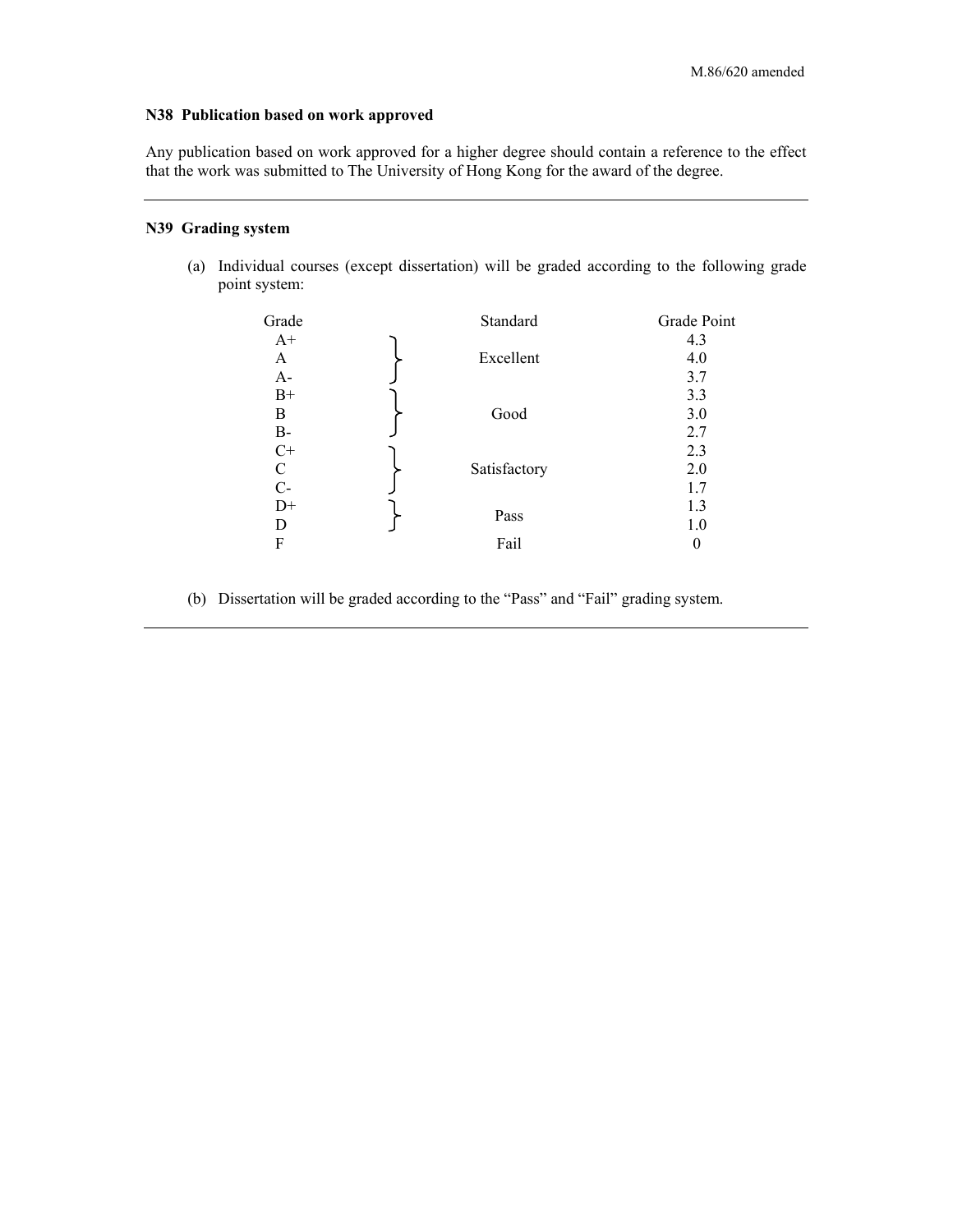# **SYLLABUS FOR THE DEGREE OF MASTER OF NURSING (MNurs)**

 The Master of Nursing curriculum consists of 3 compulsory core courses (18 credits), 3 track core courses (18 credits), 3 elective courses (18 credits) and a capstone experience which includes a Translational Nursing Research course (6 credits) and a Dissertation or Clinical Research Project (for Advanced Surgical Nursing Track, Critical Care Nursing Track, Gerontology Nursing Track, Health Care Management and Leadership Track, Paediatric Nursing Track and Perfusion Science Track) (9 credits), making a total of 69 credits. The assessment is based on a combination of practical examinations/tests  $(0 - 60\%)$  and continuous assessments  $(40 - 100\%)$ . Candidates are also required to submit a dissertation or a clinical research project to the satisfaction of the examiner(s).

### **CORE COURSES**

Students are required to take the below three compulsory core courses (18 credits):

- **NURS7101** Philosophy & Science of Nursing
- NURS7102 Research Methods for Health Professionals
- **NURS7103** Health Maintenance and Promotion

 In addition to the compulsory core courses, students are required to take three track core courses (18 credits) in one of the below tracks:

Students taking the **Advanced Surgical Nursing** track are required to take the following track core courses: (18 credits)

- NURS8231 Managing Clients with Complex Surgical and Health Problems
- NURS8232 Therapeutic Nurse-client Relationships in Advanced Surgical Nursing

NURS8233 Advanced Practice Nursing Roles in Surgical Nursing

Students taking the Community and Public Health Nursing track are required to take any three of the following track core courses: (18 credits)

- **NURS7106** Epidemiology and Critical Appraisal
- NURS8102 Health Care Systems and Policy
- NURS8207 Advanced Practice in Public Health Nursing: Assessment of Aggregate Need
- **NURS8210** Comparative Health Systems

Students taking the Critical Care Nursing track are required to take the following track core courses: (18 credits)

- NURS8237 Managing Clients with Complex Critical Care Problems
- NURS8238 Therapeutic Nurse-client Relationships in Critical Care
- NURS8239 Advanced Practice Nursing Roles in Critical Care

Students taking the Gerontology Nursing track are required to take the following track core courses: (18 credits)

- NURS8252 Clinical Gerontology
- NURS8253 Psycho-Geriatric Care
- NURS8254 Advanced Management in Elder Care

Students taking the Health Care Management and Leadership track are required to take the following track core courses: (18 credits)

- NURS8247 Managing Change & Innovation and Nursing Leadership
- NURS8248 Operations Management and Quality & Safety
- NURS8249 Human Resources and Information Management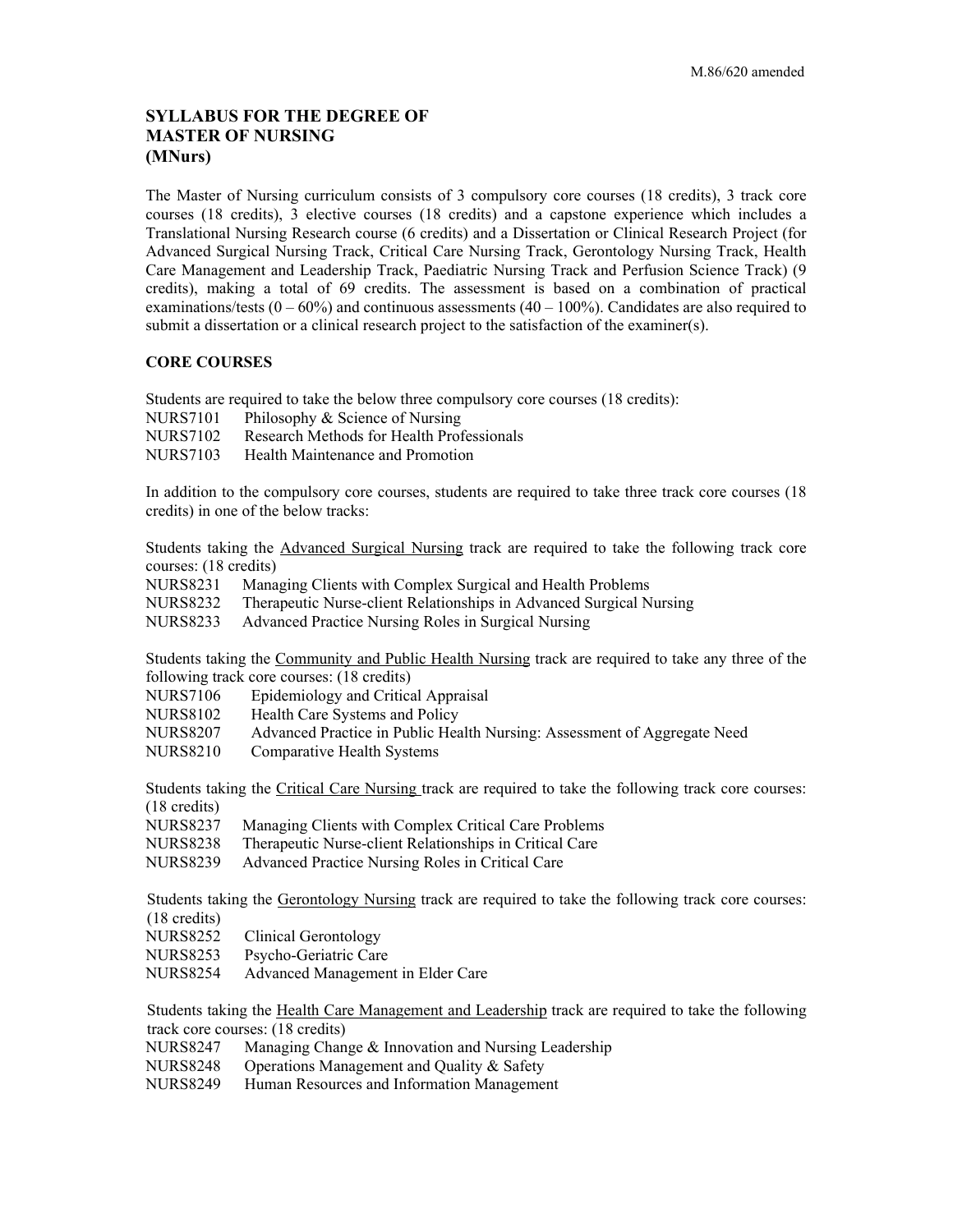Students taking the Infection Control Nursing track are required to take the following track core courses: (18 credits)

NURS8225 Foundation of Infection Control

NURS8226 Infection Control in Practice

NURS8227 Future Challenge of Infection Control

Students taking the Paediatric Nursing track are required to take the following track core courses: (18 credits)

- NURS8257 Contemporary Issues in Child Health
- NURS8258 Advanced Practice Nursing Roles in Paediatrics

Students taking the Perfusion Science track are required to take the following track core courses: (18) NURS8259 Foundation of Perfusion Science NURS8260 Perfusion Technology and Techniques credits)

**NURS8261** Clinical Application of Adult Perfusion

Syllabuses are as follows:

### **NURS8256 Advanced Health Assessment in Paediatrics (6 credits)**

This course is designed to prepare students for advanced practice nursing role in the paediatrics specialty with a special focus on advanced health assessment in paediatrics. The course provides the theoretical and clinical foundation for advanced and comprehensive paediatric health assessment. Students will adopt structured frameworks to guide health assessment with age-appropriate techniques. Emphasis will be placed on the assessment of growth and development from perinatal to young people; physical assessment skills of body systems, youth mental health assessment and family assessment.

### **NURS8254 Advanced Management in Elder Care (6 credits)**

 This course is designed to prepare students for advanced practice nursing roles in the specialty of gerontology nursing care with a special focus on the health and social care needs of geriatric patients with complex health problems. The course examines geriatric care models for health promotion, maintenance and restoration, and develop students' competence in advanced geriatric care management across the clinical and community settings.

# **NURS8207 Advanced Practice in Public Health Nursing: Assessment of Aggregate Need (6 credits)**

 This course is designed to prepare students for advanced practice nursing role in the community and public health specialty with a special focus on examining public health nursing practice within the primary health care framework using the public health problem-solving methodology. Students will analyze divergent public health problems and apply the framework to develop appropriate population- level initiatives to address the public-health problems. The course will also include analysis of public health policies, and analysis of the theoretical and empirical basis for public health practice.

# **NURS8239 Advanced Practice Nursing Roles in Critical Care (6 credits)**

 This course is designed to prepare students for advanced practice nursing roles in the specialty of critical care with a special focus on professional and leadership role development, as well as developing skills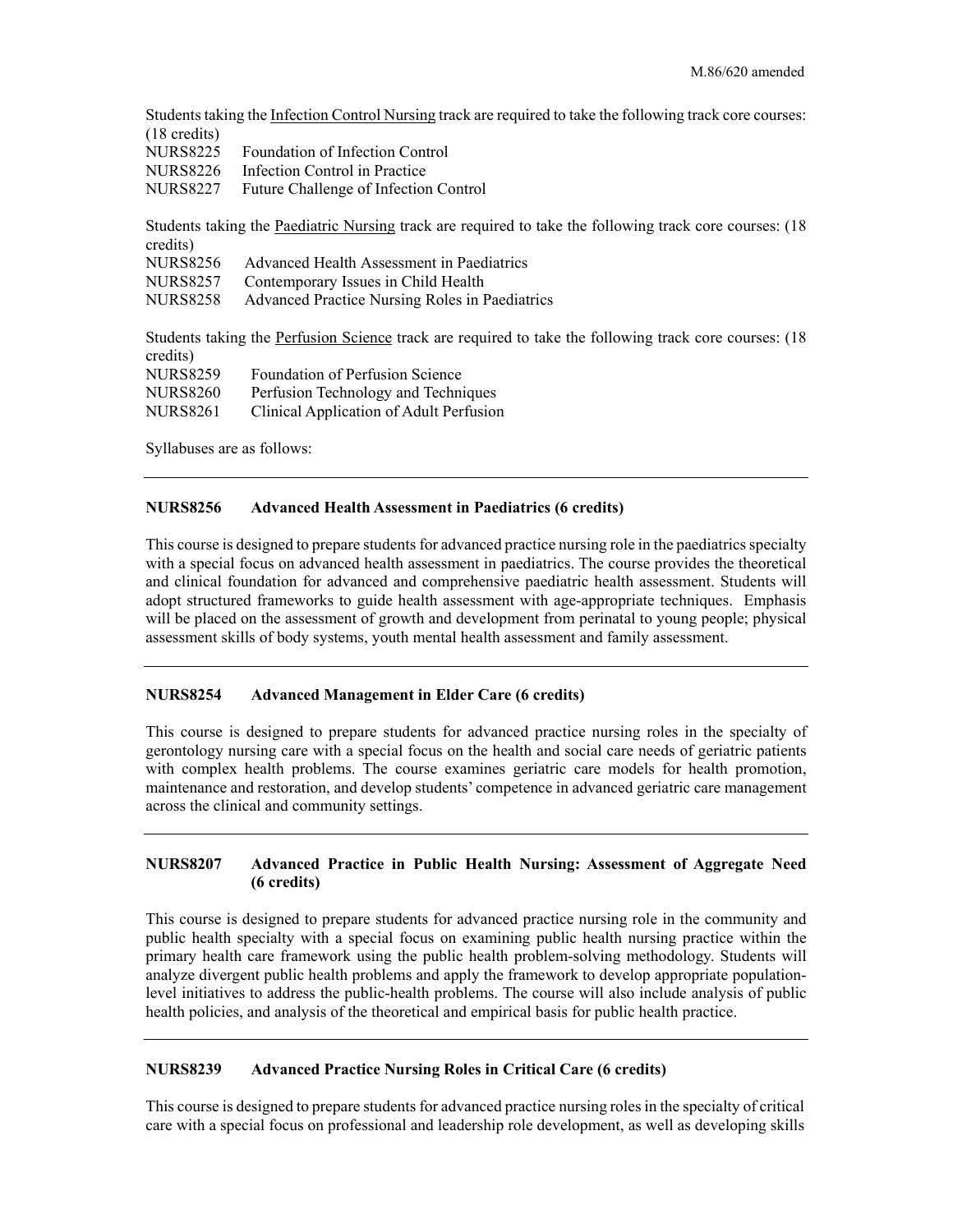in using advanced technology for prevention, early detection, interventions and treatment of complications to facilitate recovery.

# **NURS8258 Advanced Practice Nursing Roles in Paediatrics (6 credits)**

 This course is designed to prepare the students for assuming the advanced practice nursing roles in the specialty of paediatric nursing with a special focus on independent and leadership roles and and education. The course introduces a wide range of new initiatives in the capacity of advanced practice nursing in response to the increasing expectations and needs for quality patient care. The course management with legal and ethical considerations as an integral part. competencies of an advanced practice nurse, as well as its impact on the paediatric nursing care, research content also focuses on developing the competencies of managerial skills in human resource and risk

### **NURS8233 Advanced Practice Nursing Roles in Surgical Nursing (6 credits)**

 This course is designed to prepare students for advanced practice nursing roles in surgical nursing with a special focus on professional roles development such as patient educator and advocator, researcher, consultant, collaborator, and manager in the healthcare system. Provision of care independently and interdependently with the multidisciplinary health care team will also be discussed to promote high- quality and patient-centered care. Furthermore, implementing nurse-led services with resource and risk management for quality improvement in advanced surgical nursing will be elaborated.

### **NURS8261 Clinical Application of Adult Perfusion (6 credits)**

 This course is designed to prepare students for advanced practice nursing role in the cardiothoracic surgical nursing and perfusion science with a special focus on the implications and clinical application of cardiopulmonary bypass in adult cardiac surgery. The course examines the cardiopulmonary pathologies, adult surgical conditions, and procedures, as well as the operative care involving perfusions.

### **NURS8252 Clinical Gerontology (6 credits)**

 This course is designed to prepare students for advanced practice nursing roles in the specialty of gerontology nursing with a special focus on fundamental clinical issues and nursing management for clients with geriatric syndromes and common geriatric diseases. The effective inter-disciplinary team for advanced geriatric care is highlighted. The integration of theory, knowledge and research evidence in advanced clinical practice are emphasized throughout the course.

### **NURS8210 Comparative Health Systems (6 credits)**

 This course is designed to prepare students for advanced practice nursing role in the community and public health specialty with a special focus on the principles and practice of health system analysis, and health system performance in selected countries, and compares different challenges and solutions to its relation to aging, nursing, and medicine. The health system models and the performance evaluation will be explored. The course also examines a range of different approaches to the empirical analysis of contemporary health care.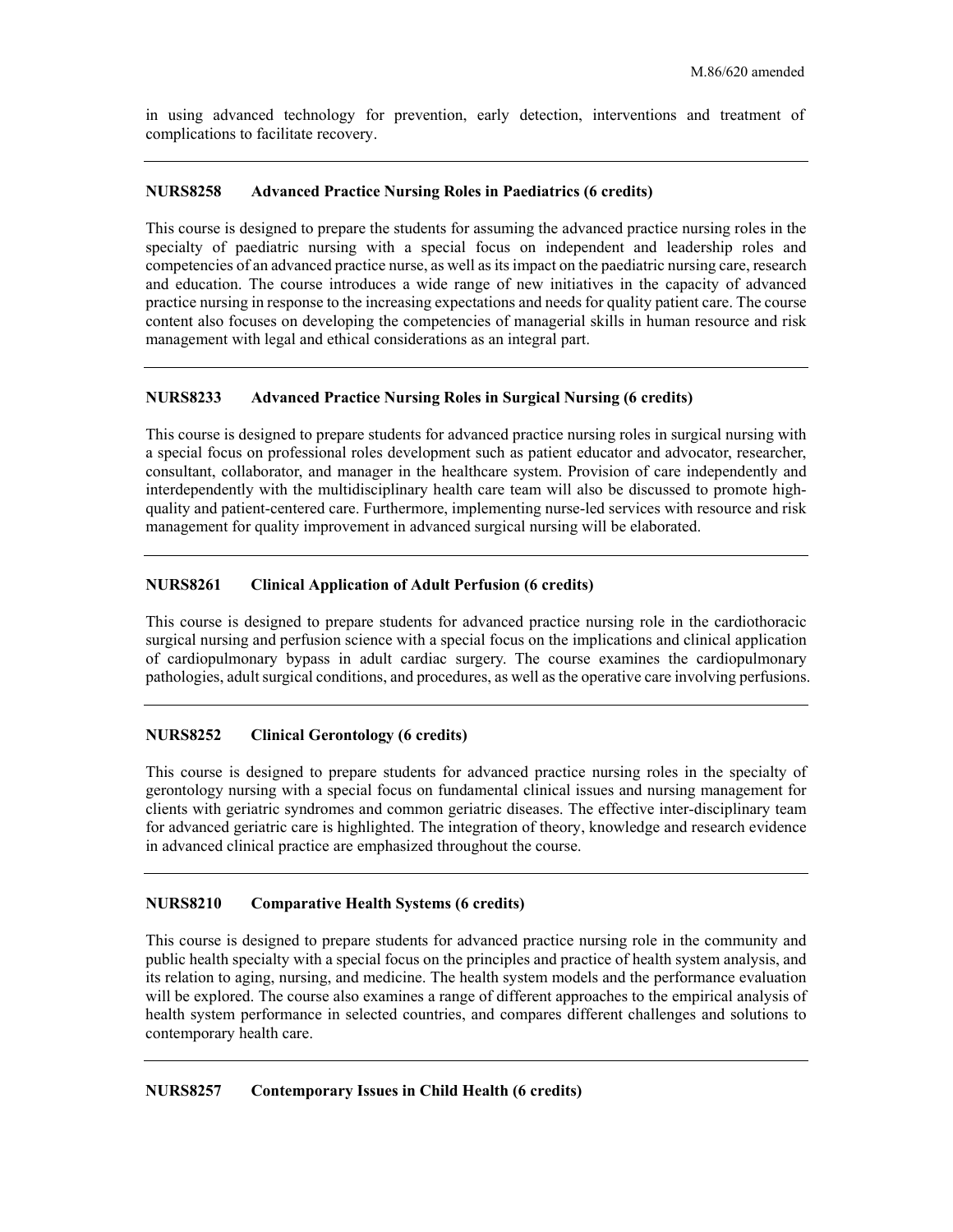This course is designed to prepare students for advanced practice nursing roles in the specialty of paediatric nursing, with a special focus on examining the contemporary issues in child & adolescent health and developing independently and interdependently nursing care with an interdisciplinary health the end of life care, from the care of normal & healthy children to the sick children, from local to global perspectives, are addressed and discussed to broaden the paediatric nurses' scope and depth of care. care team. A wide range of emerging issues in child & adolescent health, from perinatal counselling to

# **NURS7106 Epidemiology and Critical Appraisal (6 credits)**

 This course is designed to prepare students for advanced practice nursing role in the community and public health specialty with a special focus on the concepts and approaches of epidemiology and its relevance to public health nursing practice. Students will develop a critical linkage between epidemiological data and clinical understanding of health and illness from the public health perspective. Students will learn to critically appraise major study designs in epidemiology and the concepts of disease screening and infectious disease epidemiology.

# **NURS8225 Foundation of Infection Control (6 credits)**

 This course is designed to prepare students for advanced practise nursing roles in the specialty of understanding the importance, rationale, and implementation of infection control management in hospital and community settings. This course informs breakthrough discoveries in microbiology and control of infection. infection control, focusing on the fundamental concepts and knowledge of infection control for infection control by capturing the most advanced, evidence-based knowledge and practices in the

#### **NURS8259 Foundation of Perfusion Science (6 credits)**

 This course is designed to prepare students for advanced practice nursing role in perfusion science with a special focus on the basic scientific concept of extracorporeal perfusion in medical science. The discussion starts with history and development, pathophysiology to practical management and application in modern medicine. Students will be able to understand the concepts and practical aspects behind the cardiopulmonary bypass after the course.

### **NURS8227 Future Challenge of Infection Control (6 credits)**

 This course is designed to prepare students for advanced practise nursing roles in the specialty of infection control, with a special focus on exploring the current and future challenges that directly impact the prevention or management of infection. The importance of scientific-driven rather than guideline- infectious diseases. The course examines the roles and efforts of the infection control teams in expanding the disease surveillance network through application of information technology, strengthening infection control, enhancing laboratory diagnostic capacity, conducting risk assessment and risk communication, developing applied research and training programmes, and preparing driven infection control practice is emphasized, especially in the era of emerging and re-emerging emergency response plans.

# **NURS8102 Health Care Systems and Policy (6 credits)**

 This course is designed to prepare students for advanced practice nursing role in the community and public health specialty with a special focus on the analysis of health policy and health systems performance. Students are required to integrate the theories and frameworks to critically analyse and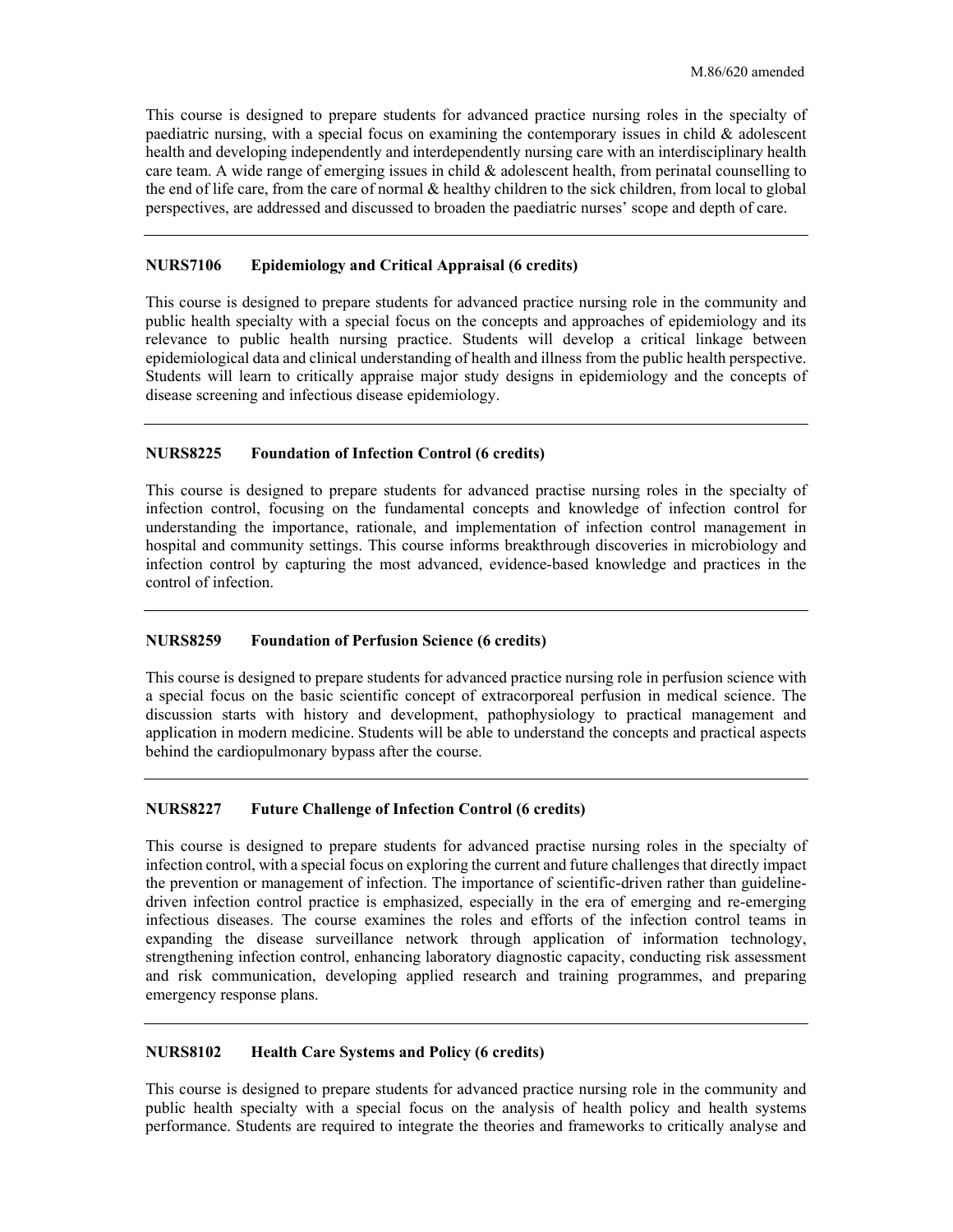compare different health care systems, health policy decisions and implementations. Students will develop a critical appreciation of the health system and policy levers, and compares different challenges and solutions to achieve better health outcomes.

#### **NURS7103 Health Maintenance and Promotion (6 credits)**

 This course provides a broad definition and understanding of health and health promotion at the design, implementation and evaluation methods and essential components for health promotion and barriers to promoting health and wellness among individuals and populations, design communityindividual, community, and societal levels. The course introduces different theoretical models, project activities to enhance individual and population health. It guides students to identify opportunities for based health promotion activities, and conduct a systematic process, outcome and impact evaluation of health promotion activities.

### **NURS8249 Human Resources and Information Management (6 credits)**

 This course is designed to prepare students for advanced practice nursing role in health care management and leadership specialty with a special focus on managing the essential human resources in health care organization. It illustrates human resource management by covering the resourcing, development, related laws and employee relations which impact organizational goals. Furthermore, this course facilitates analysis of systems that collect and disseminate information on health care.

### **NURS8226 Infection Control in Practice (6 credits)**

 This course is designed to prepare students for advanced practise nursing roles in the specialty of infection control measures, for those who are interested in the daily management of hospital infection control. Emphasis will be placed on the control and prevention of nosocomial infections, as well as the infection control with a special focus on providing the understanding of, and practical experience in, infection control and prevention in special patient populations and in special areas.

# **NURS8247 Managing Change & Innovation and Nursing Leadership (6 credits)**

 This course is designed to prepare students for advanced practice nursing role in health care management and leadership specialty with a special focus on the nursing role in leading change, promoting creativity and innovation. It also examines nursing leaders' skills in improving their ability to lead through people, and synthesise techniques to motivate self and people.

#### **NURS8237 Managing Clients with Complex Critical Care Problems (6 credits)**

 This course is designed to prepare students for advanced practice nursing roles in the specialty of critical care with a special focus on managing clients with complex and/or unstable health problems and management of complete episode of care independently and interdependently with the interdisciplinary health care team, including assessment and diagnosis of complex and/or unstable health problems, planning and implementation of therapeutic interventions, monitoring client's health status, and evaluation of outcomes.

### **NURS8231 Managing Clients with Complex Surgical and Health Problems (6 credits)**

This course prepares students for advanced practice nursing roles in different specialties of surgical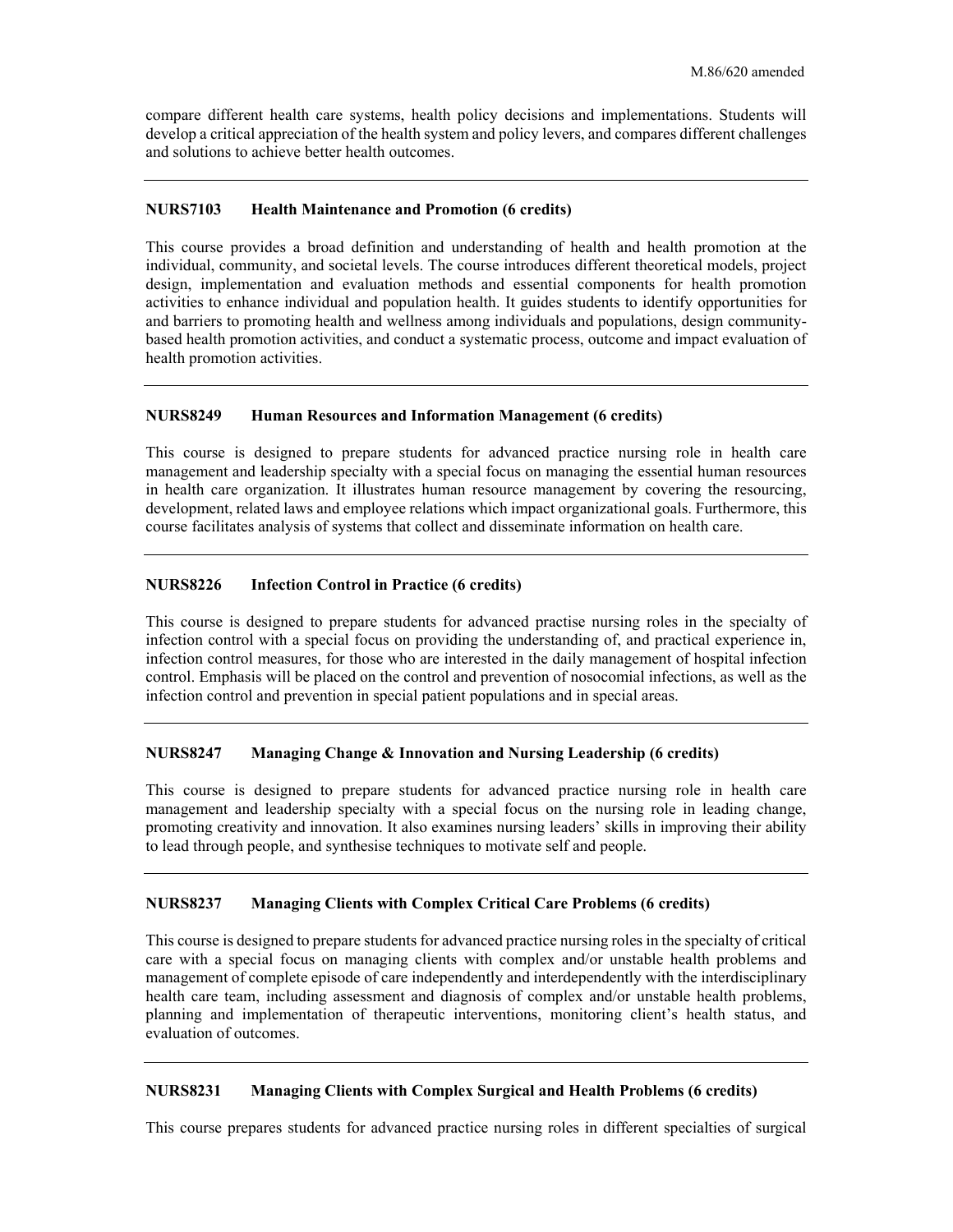nursing, with a special focus on focusing on managing clients with complex surgical and/or unstable health problems such as gastroenterological, urological, hepatobiliary and pancreatic, colorectal, breast, vascular and wound nursing, etc. Assessment and diagnosis of complex and/or unstable health problems will be discussed. Planning and implementation of therapeutic interventions, monitoring client's health status, and evaluation of outcomes will be explored.

#### **NURS8248 Operations Management and Quality & Safety (6 credits)**

 This course is designed to prepare students for advanced practice nursing role in health care management and leadership specialty with a special focus on scrutinising strategic and operational approaches in health care management. Students are expected to appraise the connecting concepts between operations management and quality & safety. The course explores the development of operations strategies, and examines the operations-oriented priorities in health care organizations.

# **NURS8260 Perfusion Technology and Techniques (6 credits)**

 This course is designed to prepare students for advanced practice nursing role in perfusion science with a special focus on developing students' understanding on the perfusion techniques. It includes the basic design & operation of perfusion technology. The equipment technologies such as myocardial protection techniques, monitoring devices, hemodilution, design of circuitry, management of cardiopulmonary bypass will be discussed.

# **NURS7101 Philosophy & Science of Nursing (6 credits)**

 Although nursing is a practice discipline, it cannot solely rely on the accepted theories of practice. For applied to practice. As the development of science entails the interpretation of phenomena and events, the context within which nursing science is located must be taken into account. Furthermore, the the quality of one's thinking and to use one's critical thinking skills to engage in more thoughtful thinking and problem-solving in work situations. In this course, students will be able to develop and practise meta-cognitive self-correction (using one's own thinking to improve one's own thinking) while they interpret, analyse, explain and evaluate the philosophy and science of nursing within the Western nursing to evolve, it must continually expand its knowledge base, which should be disseminated and advancement of nursing science requires its practitioners to have the skills and inclination to reflect on and Chinese context.

### **NURS8253 Psycho-Geriatric Care (6 credits)**

 This course is designed to prepare students for advanced practice nursing roles in the specialty of gerontology nursing care with a special focus on caring of older people with mental or behavioural disturbance. This course requires the students to develop knowledge and skills from the multidiscipline of the mental health team. Major diagnostic syndromes, comprehensive assessment, management of older people with mental health needs and psychosocial effects of ageing on mental health are emphasised.

#### **NURS7102 Research Methods for Health Professionals (6 credits)**

This course is designed to advance the students' understanding and application of research. It includes paradigms for nursing research, processes associated with quantitative and qualitative research methods, triangulation and research ethics.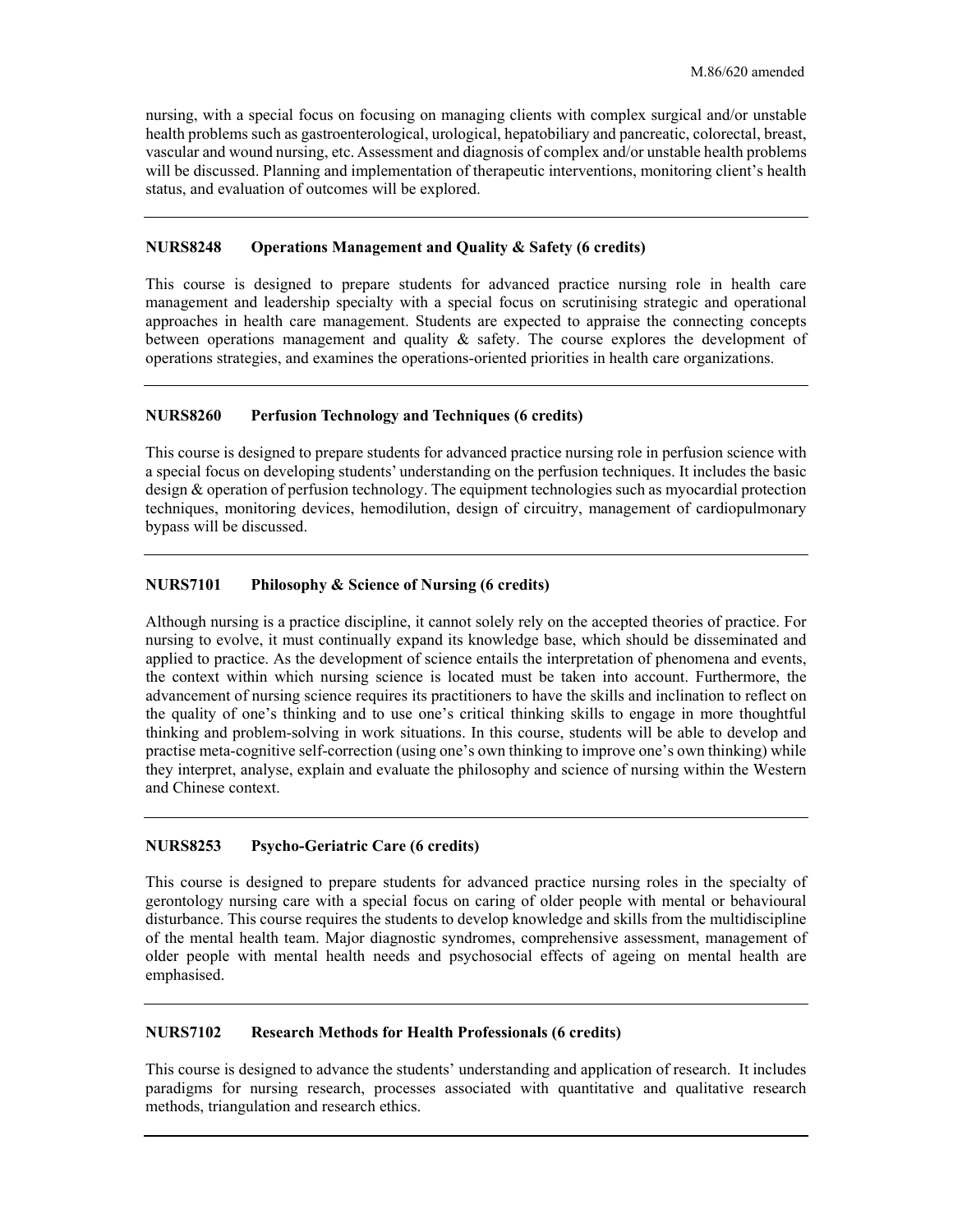# **NURS8232 Therapeutic Nurse-client Relationships in Advanced Surgical Nursing (6 credits)**

 This course is designed to prepare students for advanced practice nursing roles in surgical nursing, focusing on therapeutic nurse-client relationship to facilitate in transition state of clients' health behaviours throughout surgical trajectory with socio-cultural, legal and ethical considerations. Guidance provision regarding emotional and informational support to clients and their families with efficacy and empowerment of patients, as well as encompassing empathy for overwhelming emotions appropriate communication and counselling techniques will be discussed, in order to enhance selfand/or grief.

# **NURS8238 Therapeutics Nurse-client Relationships in Critical Care (6 credits)**

 This course prepares students for advanced practice nursing roles in the specialty of critical care with a members to provide holistic care for critically ill patients and their family. Students will also learn a range of advanced assessments, collaborative practice, and clinical management in complex critical care special focus on leadership communication and therapeutic interactions with clients, families and team settings.

# **ELECTIVE COURSES**

 Students are required to take three elective courses (18 credits). They may choose from the core courses reserved for the other tracks; or select from the list of elective courses. Elective courses are offered subject to availability and minimum student number. Syllabuses are as follows:

# **NURS8228 Administration and Responsibility of the Infection Control Team (6 credits)**

 This course is designed to prepare students for advanced practise nursing roles in the specialty of infection control, with a special focus on introducing the structure of the multidisciplinary infection control team, and their roles and responsibilities. Students will attach to the Infection Control Team at a local hospital and experience the working process at the hospital level, such as implementation of laboratory results and surveillance data, and outbreak investigation and management. various infection control surveillance programmes and monitoring systems, review of microbiology

# **NURS8206 Advanced Data Analysis and Management (6 credits)**

 The course introduces descriptive and inferential statistics; advanced statistical procedures; phenomenological analysis; SPSS, NUD.IST, and ethnograph. content/textual analysis, analytic induction, hermeneutic analysis, constant comparison,

# **NURS7105 Advanced Health Assessment (6 credits)**

 programme. The course emphasises on the refinement of the nurse's data collection by which students assessments and plans.This course builds upon health assessment skills developed in the undergraduate nursing education will utilize comprehensive history, physical, psychosocial, and cultural assessment to gather specific data relevant to common health problems. The students will refine and consolidate the health assessment skills and technique so that they have the necessary foundation for making comprehensive health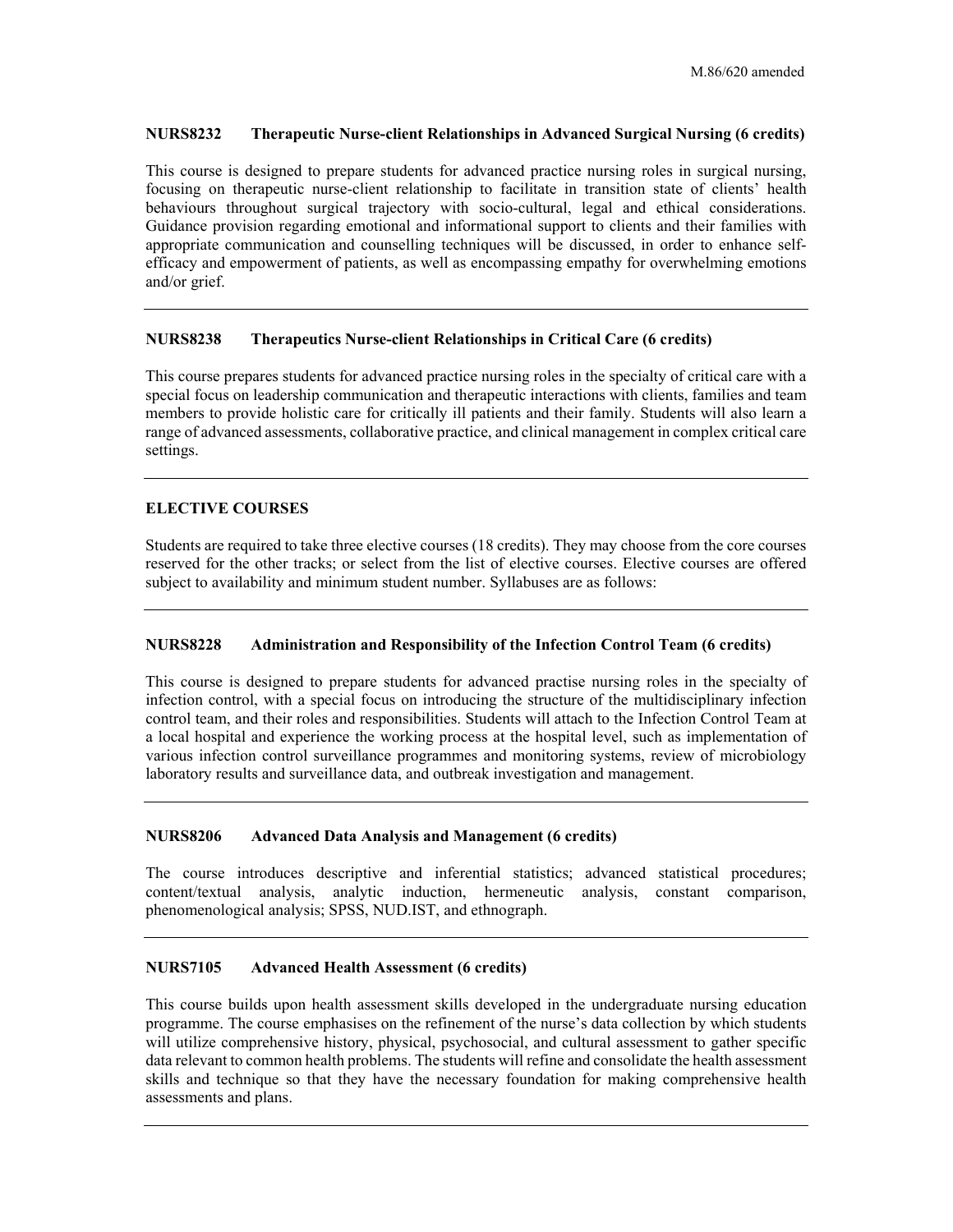# **NURS8244 Advanced Nursing Practice in Anaesthesiology (6 credits)**

 This course is designed to prepare students for advanced practice nursing roles in surgical nursing in which focusing on anaesthesiology. The aim is to deepen students' understanding towards anaesthetic issues that may affect clinical outcomes of surgical patients. Apart from principles of anaesthesiology and corresponding pharmacology, challenges and risks management of anaesthesia with ethical and legal considerations will be examined in order to equip students with the ability to evaluate advanced roles in anaesthetic nursing.

# **NURS8214 Advanced Practice in Infectious Disease Management (6 credits)**

 The course examines the role of advanced practice nurses in the management, control and prevention of infectious diseases in hospitals and the community. The course emphasizes on the evidence-based investigation of outbreaks, and the role of infection control nurse in preventing and containing outbreaks.

### **NURS7204 Advanced Practice Roles (6 credits)**

 The course explores the evolution of advanced practice nursing roles in the changing circumstances. It examines the history of advanced practice nursing, the scope, standards and power of advanced nursing practice. The legal and ethical issues, credentialing and certification will be discussed.

### **NURS8218 Analysing Qualitative Data (6 credits)**

 The course is designed to equip students with skills for analysing qualitative data in health research. It will cover typology of qualitative analysis techniques; methods of analysing words or phrases including techniques for systematic elicitation and analysing data for cultural domains; methods of analysing texts including tasks associated with and major traditions of coding; tactics for generating meaning; tactics for testing or confirming findings; ethical issues in analysis; software tools for qualitative data analysis.

# **NURS8262 Anatomy and Physiology in Cardiovascular Perfusion (6 credits)**

 This course is designed to prepare students for advanced practice nursing role in the perfusion science with a special focus on anatomical and physiological aspects involved in cardiovascular perfusion. This course introduces the essential functions and anatomy of human systems, such as cardiovascular, central nervous, renal, respiratory and hepatobiliary systems, etc. and highlights of the related aspects during extracorporeal perfusion.

# **NURS8208 Challenges in Mental Health: The Caring Perspective (6 credits)**

 The course examines ideologies in mental health and the role of mental health nurse in advanced practice and the skills necessary to practice with autonomy and collaboration. Interprofessional relationship and collaborative caring in mental health service, and concepts relevant to collaboration, such as power and the therapeutic process, coercion and control will be explored.

### **NURS6015 Chronic Disease Prevention and Management (6 credits)**

 The course examines the advanced nursing practice in optimizing chronic disease management across the lifespan in a primary care setting. It equips the nurses with specific knowledge and skills for chronic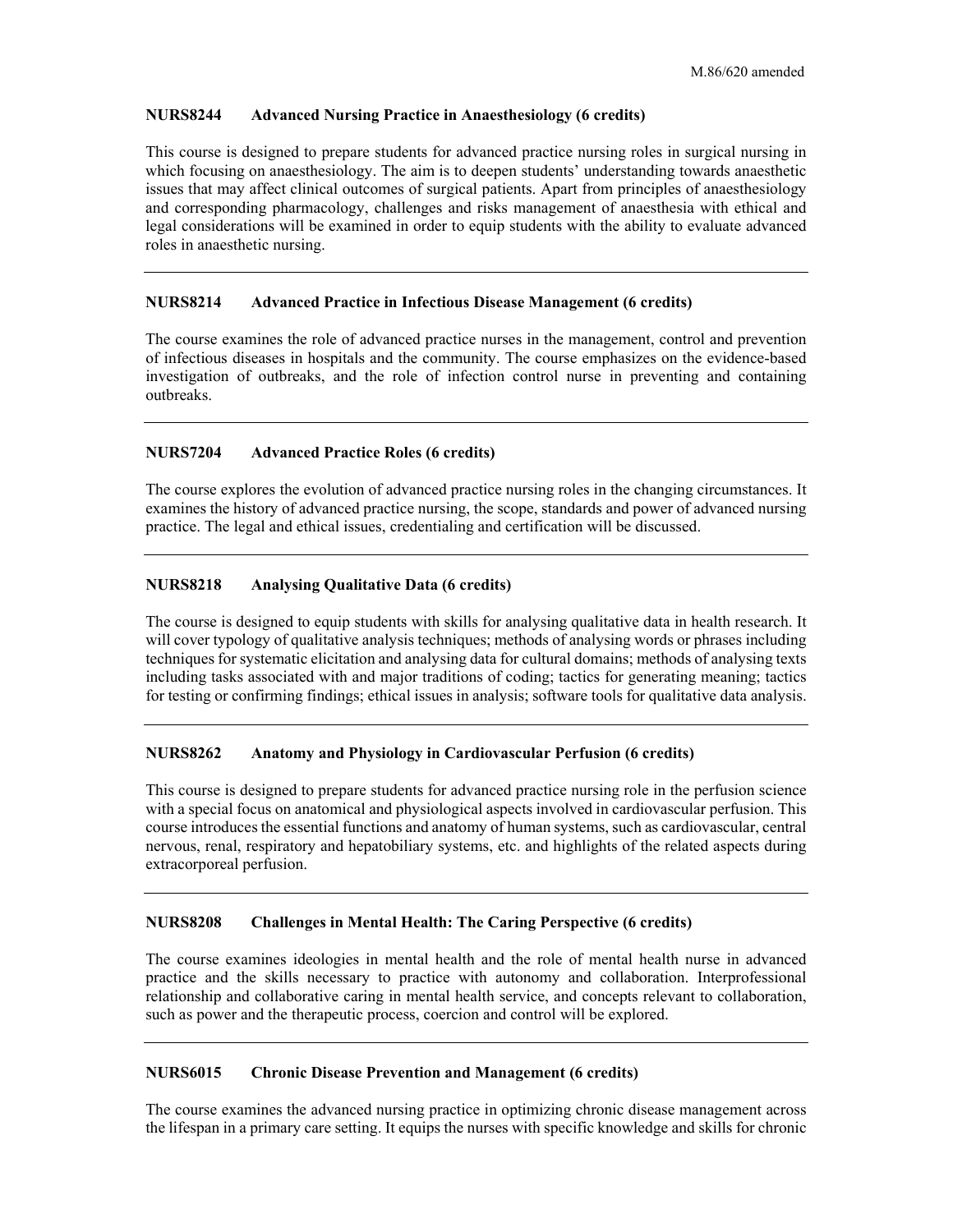disease management, specifically in disease prevention, early detection and early intervention. Family- centered care and collaborative care emphasis are placed on health promotion, risk reduction and evidence-based management of common symptoms and problems. Nurse's unique contribution to holistic patient care and interdisciplinary collaboration are emphasized.

### **NURS8268 Child and Adolescent Health Nursing (6 credits)**

 This course is designed to prepare students for advanced practice nursing roles in the paediatric speciality with a special focus on child  $\&$  adolescent health. This course provides the most up-to-date evidence-based knowledge and skills in caring for children and adolescents with complex and/or unstable health problems. The focus is specifically on the nursing management of a complete episode of care, including assessment and diagnosis of complex and/or unstable health problems, planning and implementation of therapeutic interventions, monitoring the client's heath status, and evaluation of outcomes.

### **NURS8240 Clinical & Professional Leadership (6 credits)**

 The course explores nursing leadership and management concepts and skills to deliver effective patient care to a diverse population within the context of a dynamic health care system. It examines coordinating human and environmental resources necessary in management, effective leadership skills in staff empowerment and exerting influence in a group and in the community.

### **NURS8209 Clinical Decision Making in Nursing (6 credits)**

 The course develops the nurses' capability in integrating theories and processes to clinical decision making. Clinical decision analysis will be emphasized to guide clinical judgment and problem solving in advanced practice. The course will also appraise the incorporation of evidence-based clinical guidelines and research on clinical decision making.

#### **NURS8201 Concepts and Application of Chinese Medicine (6 credits)**

 The course examines the application of Chinese medicine in nursing. It introduces philosophical foundations of Chinese medicine; history and development of Chinese medicine; drug absorption, distribution, transformation and elimination of related Chinese medicine. The course will also appraise the current research in Chinese herbal medicine.

#### **NURS8211 Contemporary Patient Education: Theory, Research and Practice (6 credits)**

 The course focuses on the philosophy of patient education. It emphasizes theories and models for patient teaching in learning needs assessment, planning patient education, educational interventions for patients and families, and evaluating patient outcomes for individuals and groups. The course will also examine research methodology in patient education.

### **NURS7205 Curriculum Development (6 credits)**

 The course aims to develop student competency in developing curriculum. It introduces curriculum development history and concepts, approaches to curriculum development, contemporary designs for curriculum development, strategic planning in education, collecting and assessing data for curriculum development, philosophical basis for content determination, content decision, setting criteria, goals and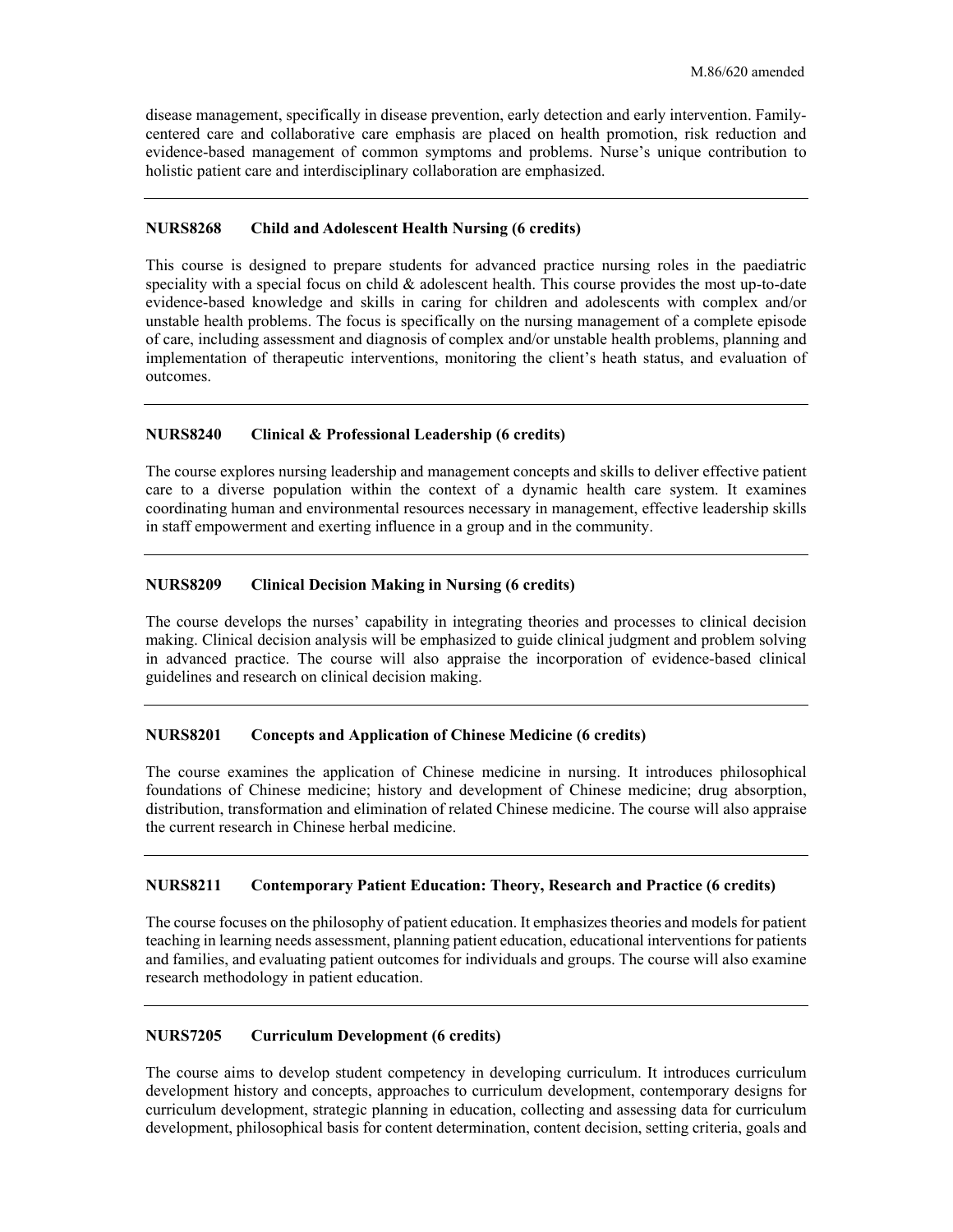objectives for curriculum, approaches, techniques and strategies for establishing curriculum content and materials, strategies for teaching groups and individuals, project programme cost, planning for assessment, framework and instruments for assessment, curriculum evaluation, maintenance and enhancement.

### **NURS8219 Designing and Conducting Health Surveys (6 credits)**

 The course reviews the entire survey process from design to analysis and reporting of result. It explores survey objectives, defining survey variables, methods of data collection, sampling, question design and response format, questionnaire design and format, preparation for data analysis and carrying out the survey.

## **NURS8220 Evidence Based Practice (6 credits)**

 This course provides students with advanced knowledge and skills to appraise health-related research studies. The concepts of Evidenced-based Practice (EBP) will be emphasized to facilitate clinical decision making using best available research evidence. Students will be developed skills in integrating research evidence to promote evidence-based decision and clinically effective care.

### **NURS7203 Family Nursing (6 credits)**

 can explore with the family their meaning of health. How the family maintains health and negotiates changes in family functioning as a result of a health problem. Assessment and intervention strategies derived from family therapy, cybernetics and nursing theory. A systemic belief approach to families experiencing health problems. How health care professionals

# **NURS8202 Gerontology for Advanced Practice (6 credits)**

 This course is designed to prepare students for advanced practice nursing roles in geronotological nursing with a special focus on developing student competence on advanced nursing skills in geriatric gerontological nursing practice. Issues related to disease prevention, chronicity, hospice movement, end of life issues, and the geriatric population boom are integrated into the examination of multiple factors influencing advanced nursing practice and care delivery in gerontology. and gerontological care. It emphasises on the integration and application of theoretical knowledge into

# **NURS8241 Health Care Delivery (6 credits)**

 The course examines the strategies and organizational models for transforming the way health care effectiveness of diagnostic/therapeutic interventions and regimens, implementation of evidenced-based planning, achievement indicators, monitoring mechanism to service development plan. being delivered, measured, and reimbursed. It discusses the safety, acceptability, efficacy and costpractice and facilitating changes using evidence and rationale achieving optimal outcomes, resources

### **NURS8221 Health Care for Survivors of Family Violence (6 credits)**

 Family violence is the focus of this course. Topics include child abuse, intimate partner violence, abuse of the elderly, care to survivors of family violence, issues and interventions specific to abused children, abused partners and abused elderly, health care research, clinical, policy and education applications, strategies for prevention of family violence, early identification and policy reformation.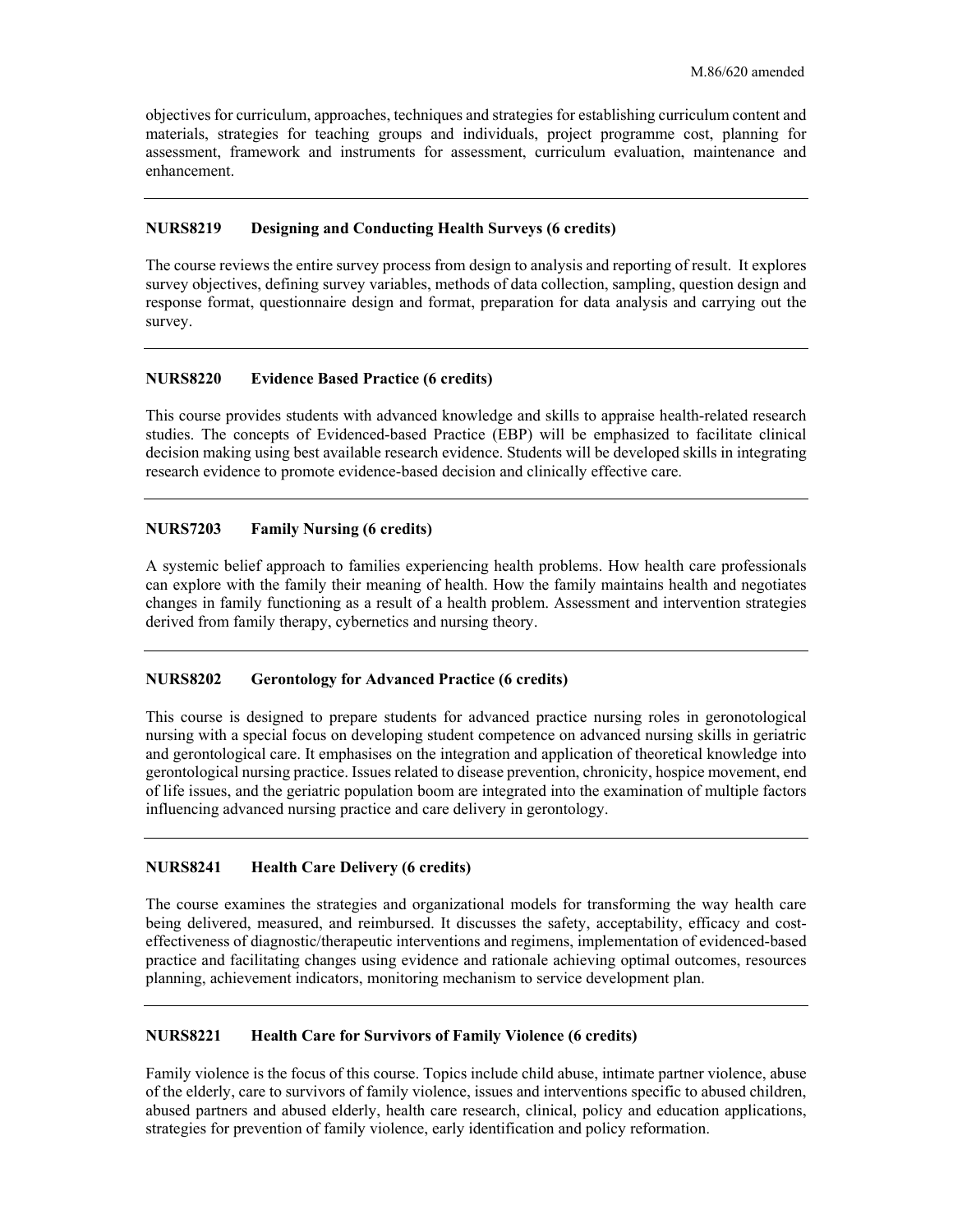# **NURS8251 Health Economics and Application (6 credits)**

 This course is designed to prepare students for advanced practice nursing role in health care management and leadership specialty with a special focus on the key economic principles in health care financial management. It will provide students with the knowledge of financial planning, budgeting, managerial accounting, auditing and skills to critique current financing issues.

# **NURS6004 Health Policy for Advocacy in Health Care (6 credits)**

 environments as well as to translate nursing practice issues to policy issues. The focus is on providing students with the knowledge and skills to identify new health policy issues, critically analyse laws, questions. Assessment will be based on continuous assessment and coursework. This course introduces students to health policy issues in the clinical practice, research and teaching regulations and policies at institutional and higher levels, and utilise research findings to examine policy

# **NURS8203 Health Services Planning (6 credits)**

 This course examines the principles and practice of integrated health planning, and evaluates the effectiveness of health services. It introduces theories and approaches to strategic planning, strategic planning model, mission formulation and roles of staff planner and consultant. It also explores the implementation consideration, performance audit, gap analysis, contingency planning, action planning, concepts of planning, implementation of plan, monitoring, evaluation, and accountability in planning, planning, developing and evaluating grant proposals.

### **NURS8255 Healthy Ageing (6 credits)**

 This course is designed to prepare students for advanced practice nursing roles in gerontological nursing focus on care models of promoting healthy aging in a global perspective. Concepts of health and illness, technology innovation, health promotion and disease prevention, theory and practice of health education at individual and community levels are emphasised.

### **NURS8230 Infection Control and Hospital Infrastructure (6 credits)**

 This course is designed to prepare students for advanced practise nursing roles in the specialty of Team in a local hospital and explore the components and importance of hospital infrastructure, as well infection control, with a special focus on understanding the essential infrastructure requirements for infection control and prevention in the healthcare settings. Students will attach to the Infection Control as the infrastructure requirements for effective infection prevention and control at the hospital level.

### **NURS8229 Infection Control in Special Care Unit (6 credits)**

 This course is designed to prepare students for advanced practise nursing roles in the specialty of infection control, with a special focus on the infection control practice in special care units. Students will attach to the Infection Control Team at a local hospital to observe and examine infection control surveillance and monitoring, risk assessment, and prevention and control of infection in patients with special health needs.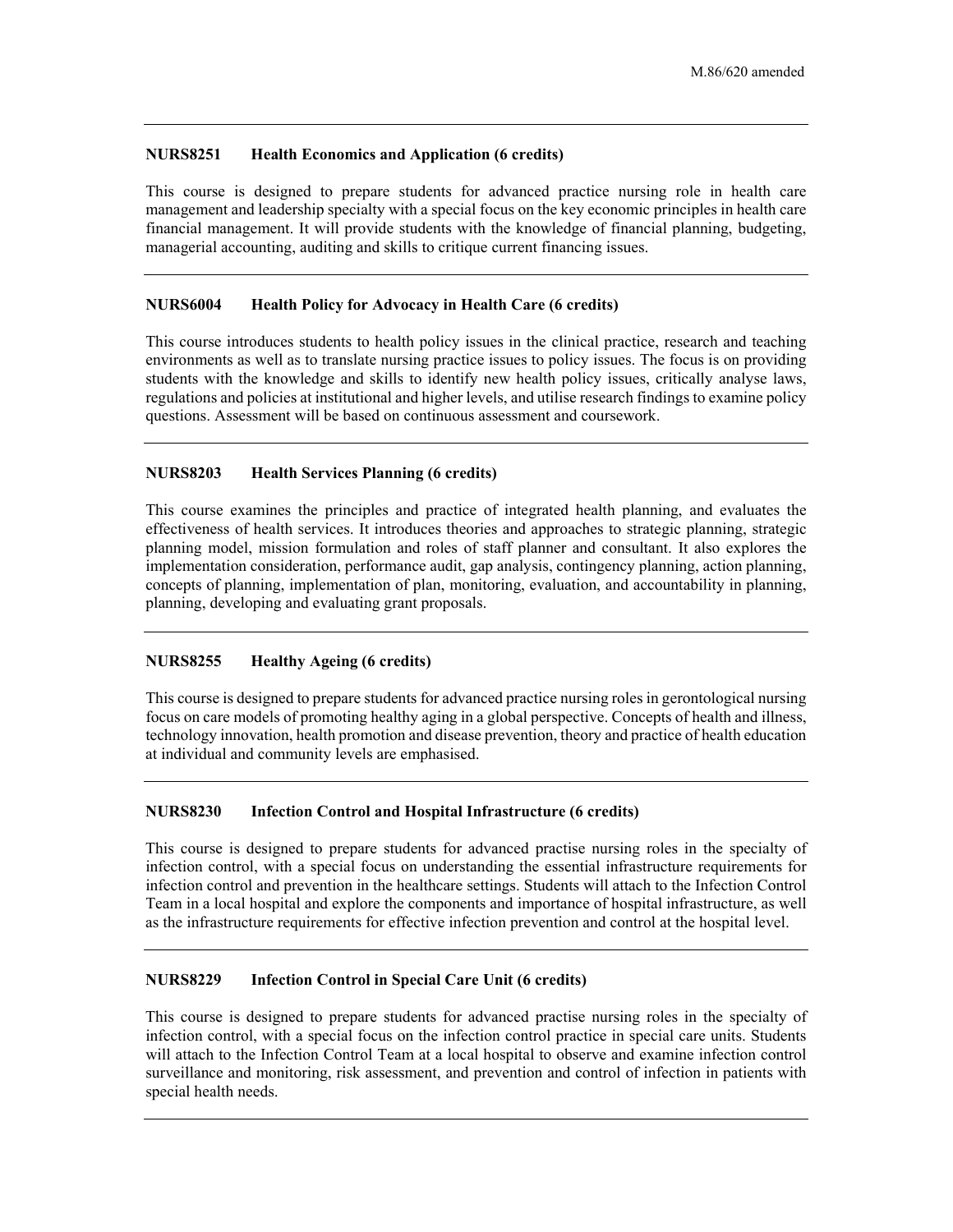# **NURS8204 Instructional Design for Health Professionals (6 credits)**

 principles and best practices in educational technology. It explores learning theory, instructional theory and psychoeducational design; teaching/learning strategies; designing instructional systems for Chinese The course develops student competency for delivering effective teaching using instructional design learners; models for relating research, development and practice.

# **NURS7201 Legal and Ethical Issues in Nursing (6 credits)**

 incorporating critical application in advanced nursing practice. It explores relationship between health paradigm cases that influence ethical decision making; models of ethical decision making; use of the nursing process in ethical decision making; obstacles to moral reasoning and ethical practice; strategies The course will critically analyse ethical and legal issues relevant to health care practice and policy, and morality; ethical theories, principles and rules; the legal system of the Hong Kong SAR; regulation of the nursing profession in Hong Kong; personal and professional beliefs, attitudes and value systems; which facilitate the development of moral reasoning and ethical practice.

# **NURS8245 Managing Emergencies in Critical Care (6 credits)**

 This course is designed to prepare students for advanced practise nursing roles in the specialty of critical care nursing, with a special focus on the essential principles of assessment and management of clients in various emergencies. The aim is to prepare nurses to identify, assess and manage the situations independently and interdependently with the interdisciplinary health care team.

### **NURS8212 Mentoring for Health Care Professionals (6 credits)**

 The course aims to prepare students critically to reflect, explore and apply principles of mentorship, work-based learning and assessment in the healthcare settings. It explores concept and context of mentoring and mentoring in the healthcare context. The course covers: health care professionals as mentors and mentees; benefits of mentoring and enhancing strategies; pitfalls and how to avoid; process of effective mentoring; developing guidelines and strategies for mentoring; mentor-mentee relationship; working with mentees as adult learners; developing a mentoring programme in health care; anticipating problems with implementing and maintaining a mentoring programme; an evaluation of mentoring in action.

# **NURS6003 Naturalistic and Interpretive Approaches to Nursing Research (6 credits)**

 This course is designed to introduce a sample of naturalistic and interpretive approaches to the study of phenomena of interest in nursing science. The epistemological principles that underlie interpretive and of systematic bias. Assessment will be based on continuous assessment and coursework. naturalistic research will be covered as well as techniques for data collection, data analysis, and control

### **NURS6271 Bioethics Foundations (6 credits)**

This course offers an introduction to the fundamentals of bioethics.

 The course provides a firm grounding in traditional approaches to bioethics and relevant legal and philosophical theory from diverse perspectives. By making connections to moral and legal philosophy as well as to bioethics, students will be able to locate current questions of policy and law within a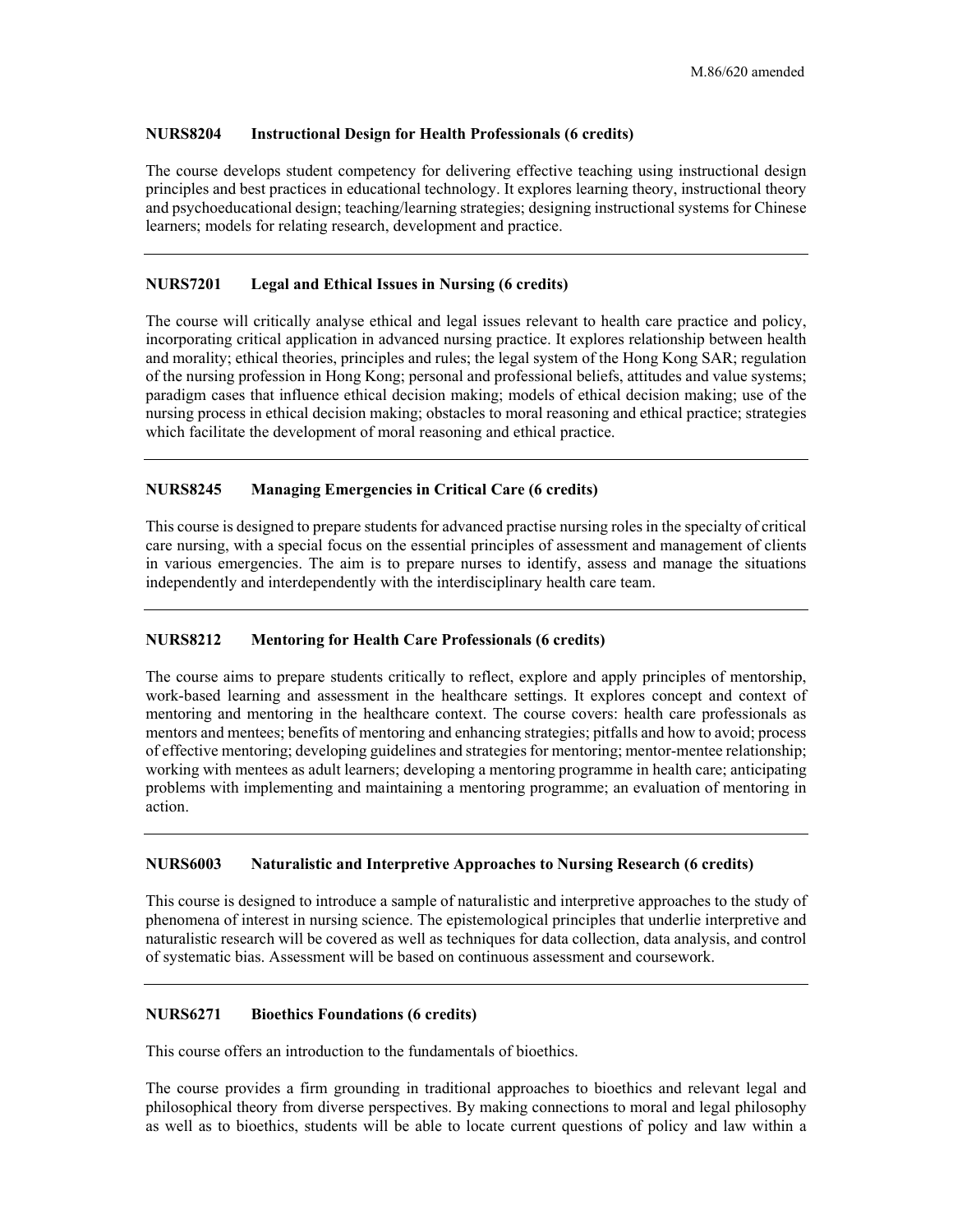fundamentals, which are involved in and may provide a different perspective to more specific topics in bioethics such as the end of life and the physician-patient relationship. broader academic context. The course will emphasize building students' understanding of philosophical

 such as consequentialism, virtue ethics, and deontology. Students will also be introduced to non- Western perspectives, such as concepts in Confucian ethics. Students will examine legal, ethical, and economic and policy dimensions of questions in bioethics throughout the class using the philosophical tools they developed. Case studies and debates will be used to develop students' ability to analyze the key issues of bioethics, and construct well-formed arguments in support of or against the ethical The syllabus covers significant schools of thought essential to understanding bioethics and medical law, arguments.

### **NURS6269 Introduction to Medical Law (6 credits)**

 The course will provide an overview of the nature of legal method and precedent and of sources of law, workings and methodology of the English common law system (on which Hong Kong medical law is governmental authority and distinctions between procedural and substantive law. The course will also emphasize notion of health as a human right and its relation to national and international law. as well as the framework of the Basic Law and general legal system in Hong Kong. In particular, the largely based) will be examined. Students will be equipped with the necessary academic tools for legal analysis, research and writing. The course will familiarize students without legal backgrounds with distinctions between civil and common law systems as well as the role of international law. Within the common law framework, students will build understanding of the role of precedent, sources of law and

 law of tort, with an emphasis on the torts of trespass and negligence; and the concept of causation and damages. Students throughout the class will examine various kinds of legal actions that may be faced The course will provide an introduction to Medical Law. Students will be given an introduction to the by healthcare professionals (e.g. medico-legal claims, coroners' inquiries, professional disciplinary proceedings, criminal proceedings, and civil claims in trespass, negligence or in contract).

### **NURS8266 Neonatal Care Nursing (6 credits)**

 This course is designed to prepare students for advanced practice nursing rolesin the paediatric specialty with a special focus on neonatal care nursing. This course will focus on the caring of high-risk neonates, who are ranging from common neonatal health problems, high dependency to critically unwell conditions, in a baby-friendly environment. The perinatal, biological and pathophysiological risk factors are critically examined and related to the preventive measures and newborn assessment. With the evidenced-based knowledge in the interpretation of advanced investigations, pharmacology, medical treatment and advanced technology in contemporary neonatal care, the family centred care for the high- risk newborns will be strengthened. Parental education on long-term care to support the infants' nutrition, growth, neurological development and complex care needs will be emphasized.

### **NURS8250 Organizational Development and Global Trend (6 credits)**

 This course is designed to prepare students for advanced practice nursing role in health care management and leadership specialty with a special focus on conveying a detailed analysis of the structure and functions of healthcare delivery organizations, and the key management competencies required for excellent organizational performance. In addition, the course familiarizes students with the profession of healthcare administration and development in both local and global sectors.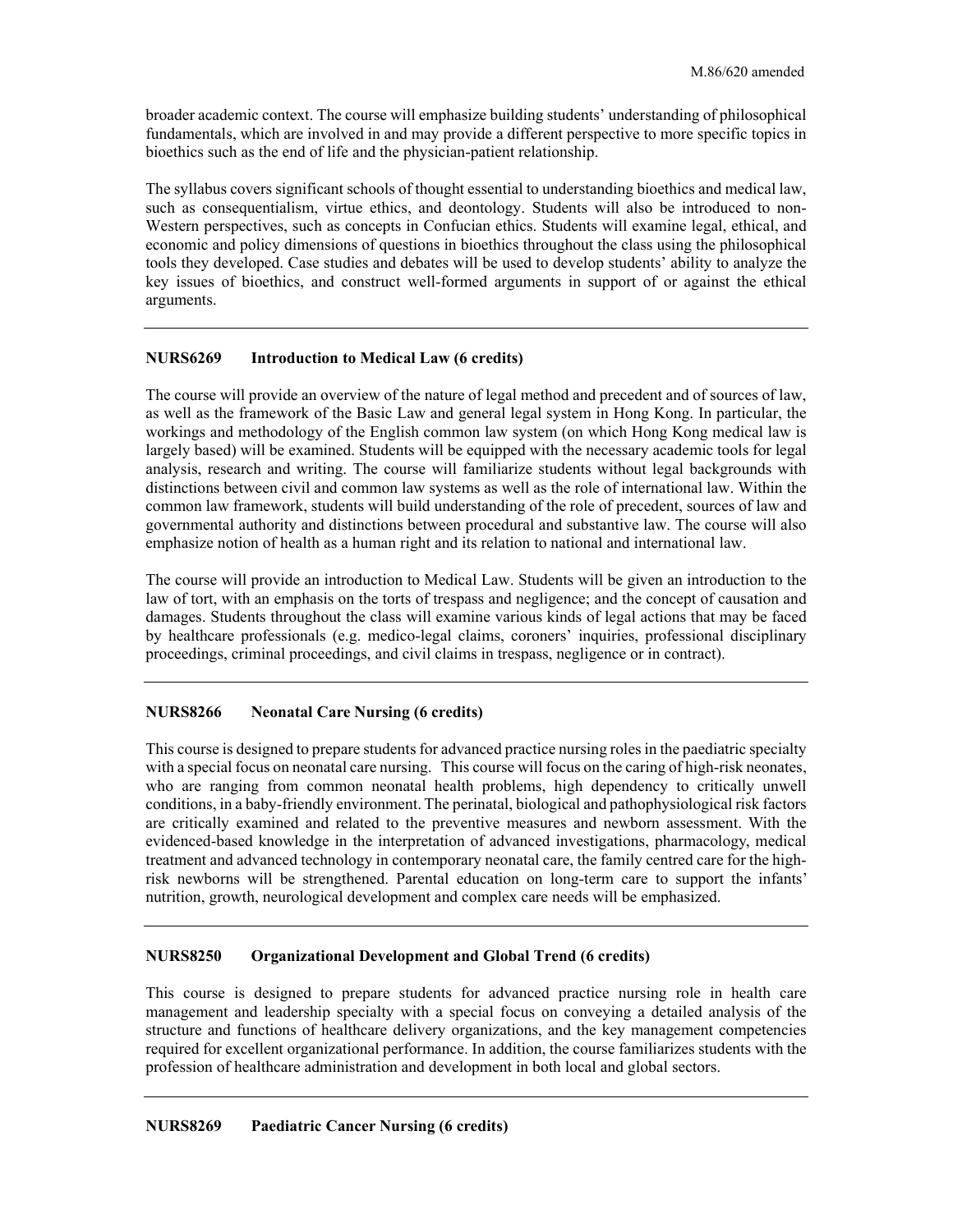This course is designed to prepare students for advanced practice nursing role in the paediatric specialty with a special focus on paediatric cancer nursing. This course offers a strong foundation of continuity care of children and families from the acute stage to longterm and palliative care in hospital and community. The knowledge of pathophysiological mechanisms of cancers, multimodal investigations, newest paediatric oncology treatment options are examined. Multidisciplinary collaboration is emphasized in clinical decision making, providing continuity of care, family interventions and transition care to the children with cancer and the families.

### **NURS8267 Paediatric Critical Care (6 credits)**

This course is designed to prepare students for advanced practice nursing roles in the paediatric specialty with a special focus on nursing care of critically ill children. The expanded knowledge on technology and medical treatment in contemporary paediatric intensive care unit are well integrated into the course, aim to improve the clinical judgement and decision making. Nursing management is emphasized to adopt an evidenced-based approach from assessment, planning, implementation to pathophysiological mechanisms, interpretation of advanced investigations, pharmacology, advanced evaluation.

# **NURS8264 Paediatric Perfusion and Mechanical Circulation Support (6 credits)**

 This course is designed to prepare students for advanced practice nursing role in the perfusion science with a special focus on the paediatric perfusion science. This is an overview module discussing basic knowledge and clinical applications of mechanical circulatory support and perfusion in paediatric patients. Students will have a fundamental idea of perfusion strategies and congenital cardiovascular disease. Advanced mechanical circulatory support, such as ECMO and VADs will be included as well.

#### **NURS8265 Palliative Care Nursing (6 credits)**

 Nurses caring for patients with life-limiting illness and their families require highly developed interpersonal skills, and knowledge of advanced concepts relating to person-centred care and best possible quality of life for patients and their family caregivers facing life-threatening illness. This in palliative care, multi-disciplinary approach, symptom management, communication skills, community resources, decision making in end-of-life care, and bereavement care. appropriate support. Palliative care embraces holistic care in which is an approach for achieving the course facilitates students to expand their knowledge and practice of palliative care. Students in this course will be prepared in the core principles and practice of palliative care including the role of nurses

### **NURS7104 Pathophysiology (6 credits)**

 The course aims to explore the application of advanced knowledge of the complex physiological course covers principles of pathophysiology, application in health evaluation, promotion and functions and pathophysiological processes to the care of individuals with healthcare problems. The restoration, application of the principles and practice of advanced health assessment to student's own specialty.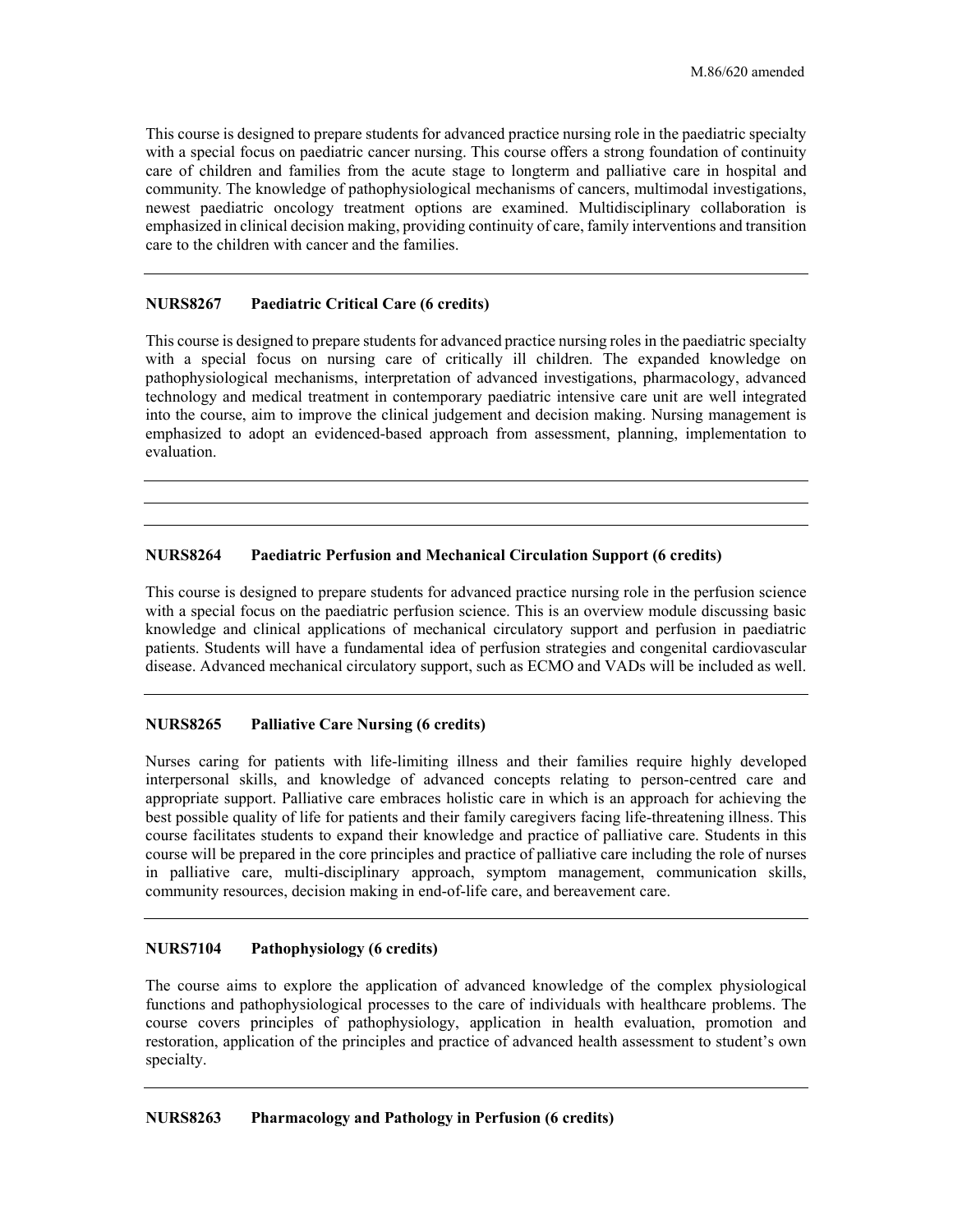This course is designed to prepare students for advanced practice nursing role in the perfusion science with a special focus on developing students' understanding on the general pathologies in extracorporeal perfusion. Students will have in-depth knowledge of various heart and lung pathologies, infection, haematology, and blood transfusion. Pharmacology management about the different disease and perfusion setting will be included.

### **NURS8101 Pharmacotherapeutics (6 credits)**

 $It$  biotransformation; autonomic drugs; cardiovascular drugs; renal drugs; drugs affecting smooth muscle; drugs affecting the CNS; drug treatment of hematological disorders, inflammation and gout; endocrine The course aims to explore the application of clinical pharmacology in advanced scopes of nursing practice. It examines pharmacodynamics; pharmacokinetics and pharmacodynamics; drugs; chemotherapeutic drugs; toxicology; geriatric pharmacology; perinatal and paediatric pharmacology; dermatologic drugs; GI drugs; over the counter medications; antibiotics, vaccines, immune globulins; psychotropic medications; drug interactions; application of the principles and practice of advanced health assessment to student's own specialty.

### **NURS8223 Randomized Controlled Trials of Nursing Intervention (6 credits)**

 trial. The course covers: What is RCT; Randomisation; Assessment, Blinding and Placebos; Special The course examines the advanced knowledge and skills required to design and undertake a clinical designs; Protocol development; Sub-group and multiple outcomes; Data analysis.

### **NURS8246 Risk Calculation and Effective Communication in Genetic Counseling (6 credits)**

 The aim of this course is to equip the students with communication skills specific to the setting of genetic counseling. The course covers history taking, pedigree construction, risks communication, directives, non-directives and decision making and other modes of communication including written or printed materials, computer assisted aids, as well as analysis of videotapes of transcripts of consultations.

### **NURS8213 SARS and Advanced Practice Nursing (6 credits)**

 Respiratory Syndrome (SARS). The course covers WHO Alert & Response Operations, local and global management of patients with SARS, precautionary measuresin hospitals, community and at home, post- practice nurse in comprehensive event management for SARS outbreak. The course explores the epidemiological, clinical management and laboratory findings on Severe Acute control strategies, Centers for Disease Control and Prevention (CDC), nursing diagnosis and discharge care of SARS patients, research relevant to SARS and SARS nursing, role of advanced

### **NURS8242 Quality Assurance Improvement (6 credits)**

 and to improve the quality in healthcare organizations. The course covers on-going processes of setting and revising guidelines, protocols, standards and contingency plan, tracking system for preventive Management, Continuous Quality Improvement, managing complaints and monitoring malpractice, benchmarking care programmes with outcome measures, quality improvement strategies and clinical The course examines quality improvement methodology to increase process and product performance services, monitoring peers, self and delivery system through Quality Assurance, Total Quality audits.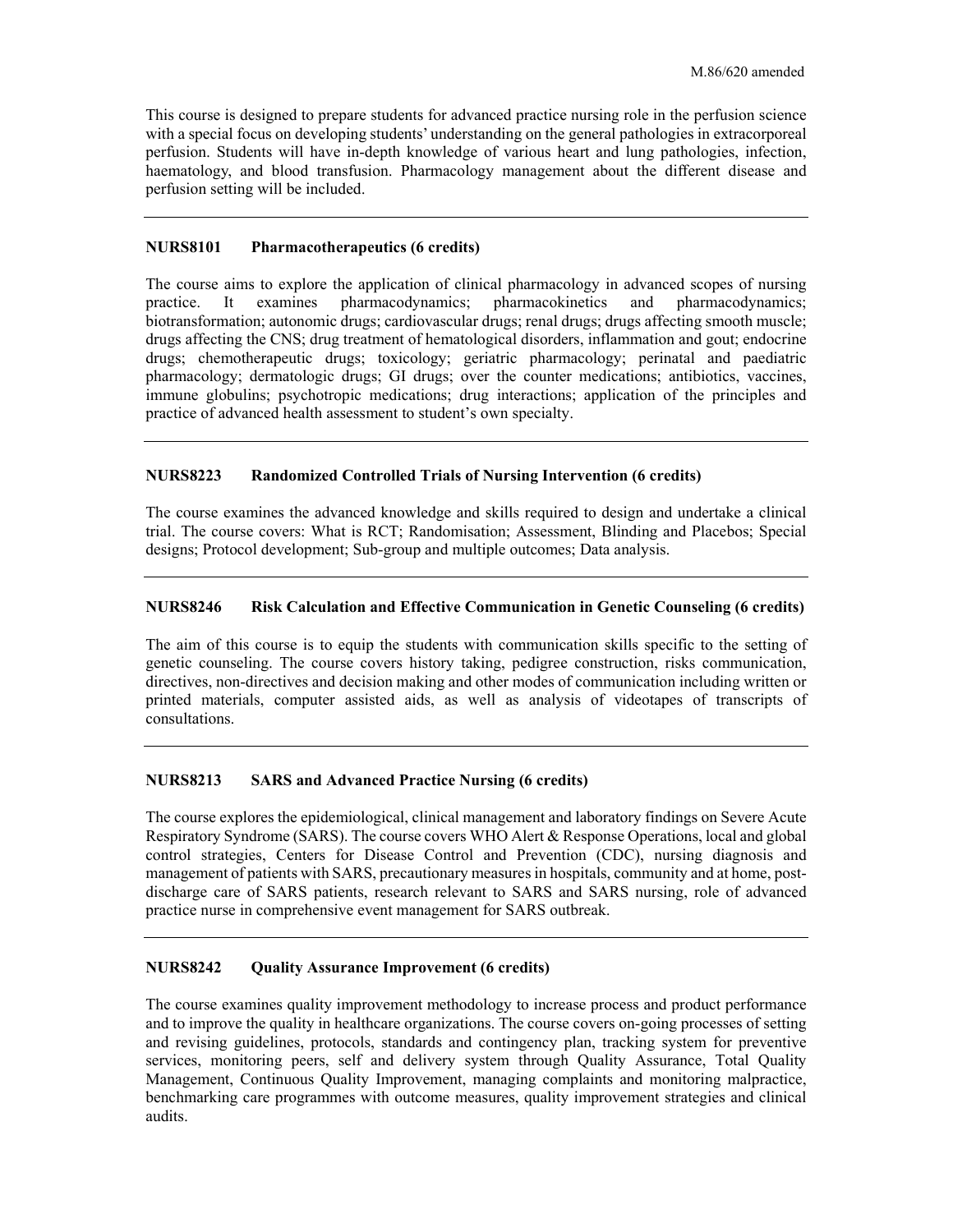# **NURS6001 Scientific Progress in Nursing (6 credits)**

 Through directed readings and seminar discussions related to selected topical areas, students develop knowledge of the historical evolution of nursing research and the current state of science in nursing and other selected areas of research interest. Scientific breakthroughs in nursing between1960-1999 are identified and characterized as to trans-disciplinary change in thinking. In addition to becoming acquainted with selected funded research programs conducted by members of the School of Nursing, the students also identify a topical area/s for their research and synthesize the literature relevant to their identified research topic/s and/or specific research questions, which will advance their progress toward the thesis. Assessment will be based on continuous assessment and coursework.

## **NURS8215 Special Topics in Public Health Nursing Practice (6 credits)**

 This course builds on those concepts covered in Advanced Practice in Public Health Nursing: Assessment of Aggregate Need and includes an in-depth examination of contemporary global and local health problems from a public health nursing perspective.

#### **NURS8222 Statistical Practice in Health Sciences (6 credits)**

 The course provides the opportunity to examine the theoretical principles and practical knowledge commonly used and reported in research literature of health professions. The main emphasis will be on required to design and implement strategies for data collection, analysis, interpretation and integration of quantitative data. The purpose of the course is to acquaint the students with statistical techniques analyzing real data using the statistical techniques in practice. Important theoretical principles will be studied.

# **NURS8205 Tobacco Dependency Nursing Intervention and Management (6 credits)**

 The course provides education and experience to nurses on the treatment and management of tobacco dependency in clinical practice. Students will learn how to assess the smoking status of the smoker, plan personalized treatment (pharmacological and behavioural) to promote cessation, deliver effective and evidence based smoking cessation interventions, prevent relapse, evaluate the outcome of the intervention, and promote the delivery of smoking cessation intervention in the health care system.

#### **NURS8243 Women, Nursing and the Health Care System (6 credits)**

 The course examines the acute health system in promoting the health of women through community- based care. The course covers community resources for women, Chinese medicine in promoting the health of women, sexuality and women's health, needs and health risks of women, nursing roles in promoting the health of women, health history interview and physical assessment of women and adolescent girls.

# **NURS7206 Women's Health Issues (6 credits)**

 This course focuses on women's health and human rights issues from infancy through old age. The course covers gender & cultural issues; violence against women – battered women, sexual violence against women; sexual violence against women discussion.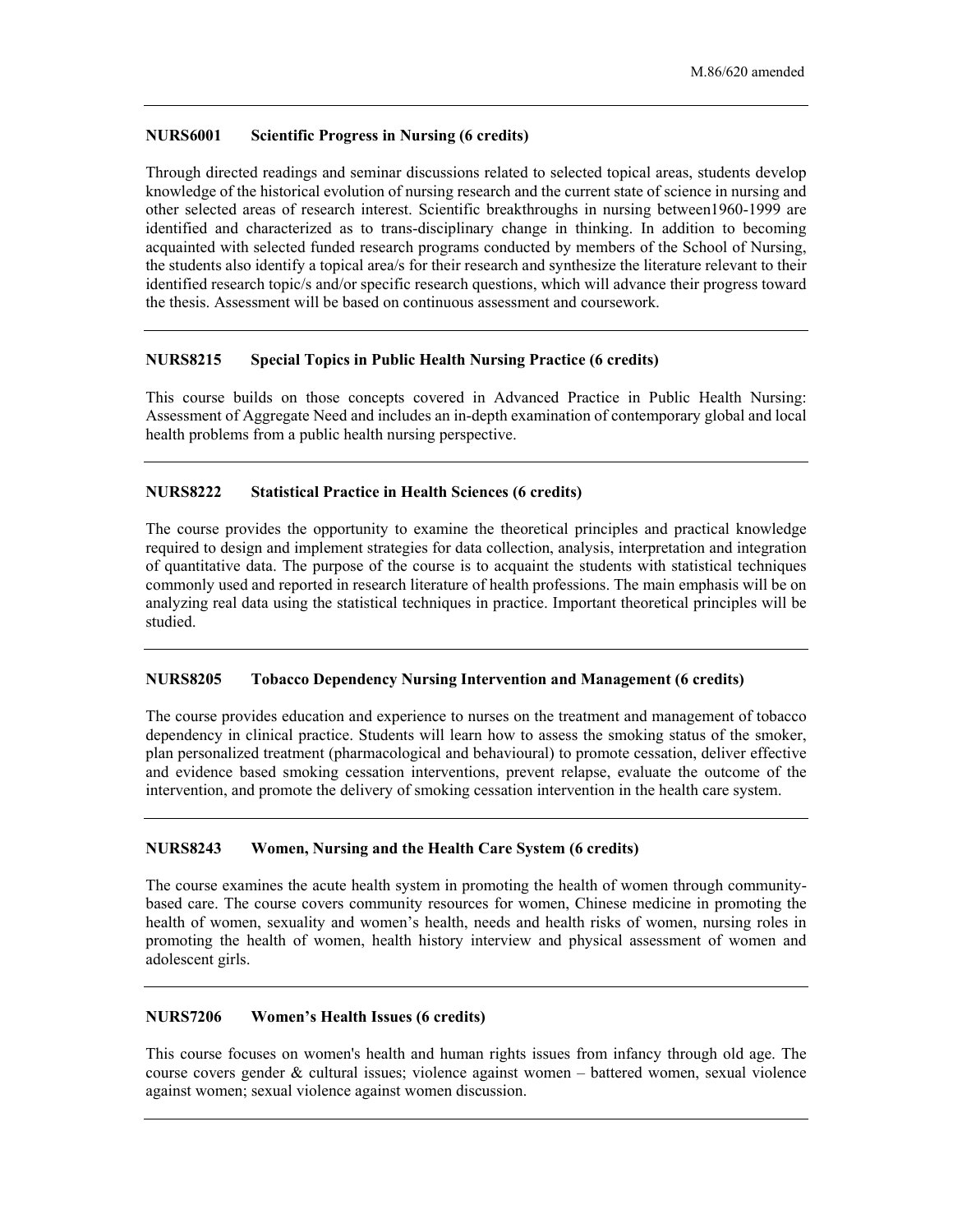### **CAPSTONE EXPERIENCE**

 a Dissertation/Clinical Research Project (9 credits). The capstone course is an advanced course which enables students to gain experience to marshal the skills to define a problem in nursing practice, initiate investigations, demonstrate an artifact that solves the problem, and present their work. The dissertation represents 9 credits of work and students will be provided an opportunity to conduct a scholarly activity that is relevant to nursing by using translational nursing research approach. Students taking Perfusion Science track, Paediatric Nursing track, Critical Care Nursing Track, Gerontology Nursing Track, Advanced Surgical Nursing Track or Health Care Management and Leadership Track may choose to NURS7307/NURS7308 Clinical Research Project (Perfusion Science Track/Paediatric Nursing Track/Critical Care Nursing Track/Gerontology Nursing Track/Advanced Surgical Nursing Track/Health Care Management and Leadership Track). Syllabuses are as follows: The capstone experience consists of a course entitled "Translational Nursing Research" (6 credits) and complete either NURS7302 Dissertation or NURS7303/NURS7304/NURS7305/NURS7306/

### **NURS8224 Translational Nursing Research (6 credits)**

 This course aims to prepare students for translational research and using evidence as the basis of clinical research, including identification of a topic under research, assemble and evaluate evidence in relation to the chosen topic, assess the implementation potential of an evidence-based innovation, develop an evidence-based guideline, implementation plan and evaluating the outcomes. and public health practice. It will cover the principles and methodologies of translational nursing

### **NURS7302 Dissertation (9 credits)**

 The purpose of dissertation is to provide students with an opportunity to conduct a scholarly activity that is relevant to nursing by using translational nursing research approach. Students are required to identify topics of evidence-based innovations, conduct critical appraisal of current evidence, assess potentials of implementation, formulate evidence-based protocols, and develop implementation and evaluation plans under the supervision of dissertation supervisors.

### **NURS7303 Clinical Research Project (Perfusion Science Track) (9 credits)**

 Students are required to complete the clinical practicum related to cardiovascular perfusion (case- observation, case discussion and/or workshops) under the supervision, keep a clinical logbook and submit a report on evidence-based practice for perfusion science.

### **NURS7304 Clinical Research Project (Paediatric Nursing Track) (9 credits)**

 Students are required to complete the clinical practicum related to paediatric care (case-observation, case discussion and/or workshops) under the supervision of a clinical mentor, keep a clinical logbook and submit a report on evidence-based practice for paediatric nursing.

# **NURS7305 Clinical Research Project (Critical Care Nursing Track) (9 credits)**

 Students are required to complete the clinical practicum related to critical care (case-observation, case discussion and/or workshops) under the supervision of a clinical mentor, keep a clinical logbook and submit a report on evidence-based practice for critical care nursing.